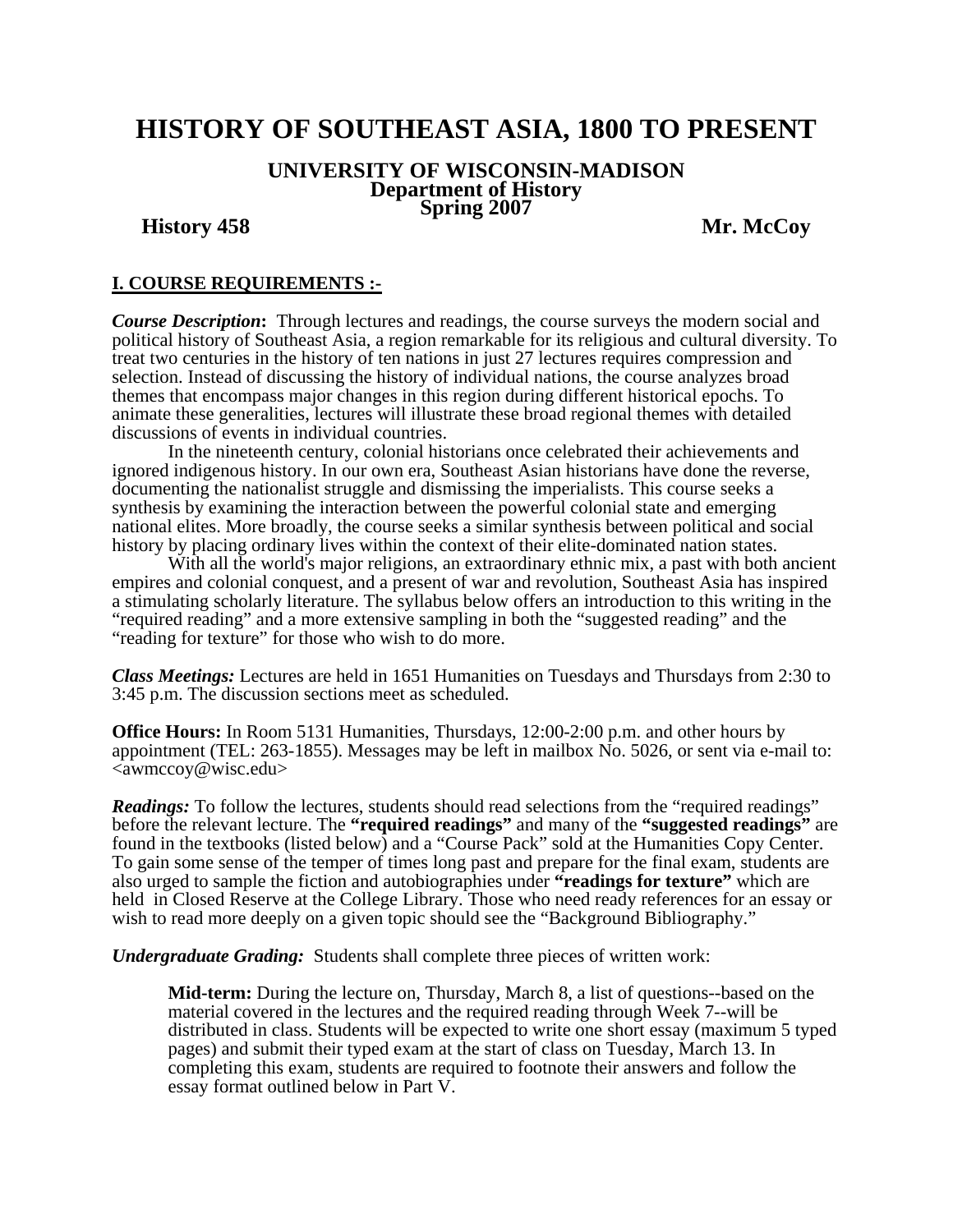**Essay:** At the start of lecture on Tuesday, April 17, students will submit a one-page outline for their major essays with a one-paragraph abstract of the argument, an outline of the paper's main points, and a preliminary bibliography. Students who have questions are urged to come to office hours to discuss these outlines with the instructor. At the start of lecture on Thursday, April 26, students shall submit a 2,500 word research essay (about 8 to 10 pages) with footnotes and bibliography. A list of topics is appended below in Part IV, and the format for the essays is detailed in Part VI below.

**Final Exam:** Students shall take a two-hour final examination at 7:45 a.m. Thursday, May 17, at a place to be announced. Students will be required to answer three questions— $(1)$  one on a broad theme from the lectures,  $(2)$  a multi-part question requiring summaries of the arguments from some of the "Required Readings" listed below, and (3.) a reflection on how literature illuminates history based on any three of the "Texture Readings."

**Final Grade:** Mark in the course shall be computed as follows:

| --mid-term exam:  | <b>20%</b> |
|-------------------|------------|
| --research essay: | 50%        |
| --final exam:     | 30%        |

*Graduate Grading:* Graduate students shall submit a 5,000 word research essay with notes and annotated bibliography examining the interface between theory and empirical evidence for a major theme in the course. The instructor must approve paper topics in advance.

#### *Text Books (Sold at University Bookstore):*

Anderson, Benedict, **Imagined Communities** (London, 1991). Reid, Anthony, **Southeast Asia in the Age of Commerce, 1450-1680: Volume Two: Expansion and Crisis** (New Haven, 1993).

Steinberg, David, ed., **In Search of Southeast Asia** (Honolulu, 1987).

Tarling, Nicholas, ed., **The Cambridge History of Southeast Asia: Volume Two**  (Cambridge, 1992).

#### *Reference Volumes:*

Hall, D.G.E., **A History of Modern Southeast Asia** (London, 1981). Reid, A.J.S., **Southeast Asia in the Age of Commerce 1450-1680, Volume One: The Lands Below the Winds** (New Haven, CT, 1988)**.** 

#### **II. REQUIRED READINGS: [N.B.: Readings in the Course Pack\*]:-**

#### **WEEK 1 (January 23): UNDER MT. MERU--THE TRADITIONAL STATE**

*Required Reading:*

Benda, Harry, "The Structure of Southeast Asian History: Some Preliminary Observations," **Continuity and Change in Southeast Asia: Collected Journal Articles of Harry J. Benda** (New Haven, 1972), pp. 121-53.\*

Heine-Geldern, Robert , "Conceptions of State and Kingship in Southeast Asia," **Far Eastern Quarterly** 2:1 (1942) , pp. 15-30.\*

Lieberman, Victor, **Strange Parallels: Southeast Asia in Global Context, c. 800-1830. Vol. 1** (Cambridge, 2003), pp. 1-66.\*

- Reid, A.J.S., **Southeast Asia in the Age of Commerce 1450-1680, Volume One: The Lands Below the Winds** (New Haven, CT, 1988), pp. 1-10, 120-72.\*
- Steinberg, David J., ed., **In Search of Southeast Asia** (Honolulu, 1987), pp. 1-6, 9-48, 60-90.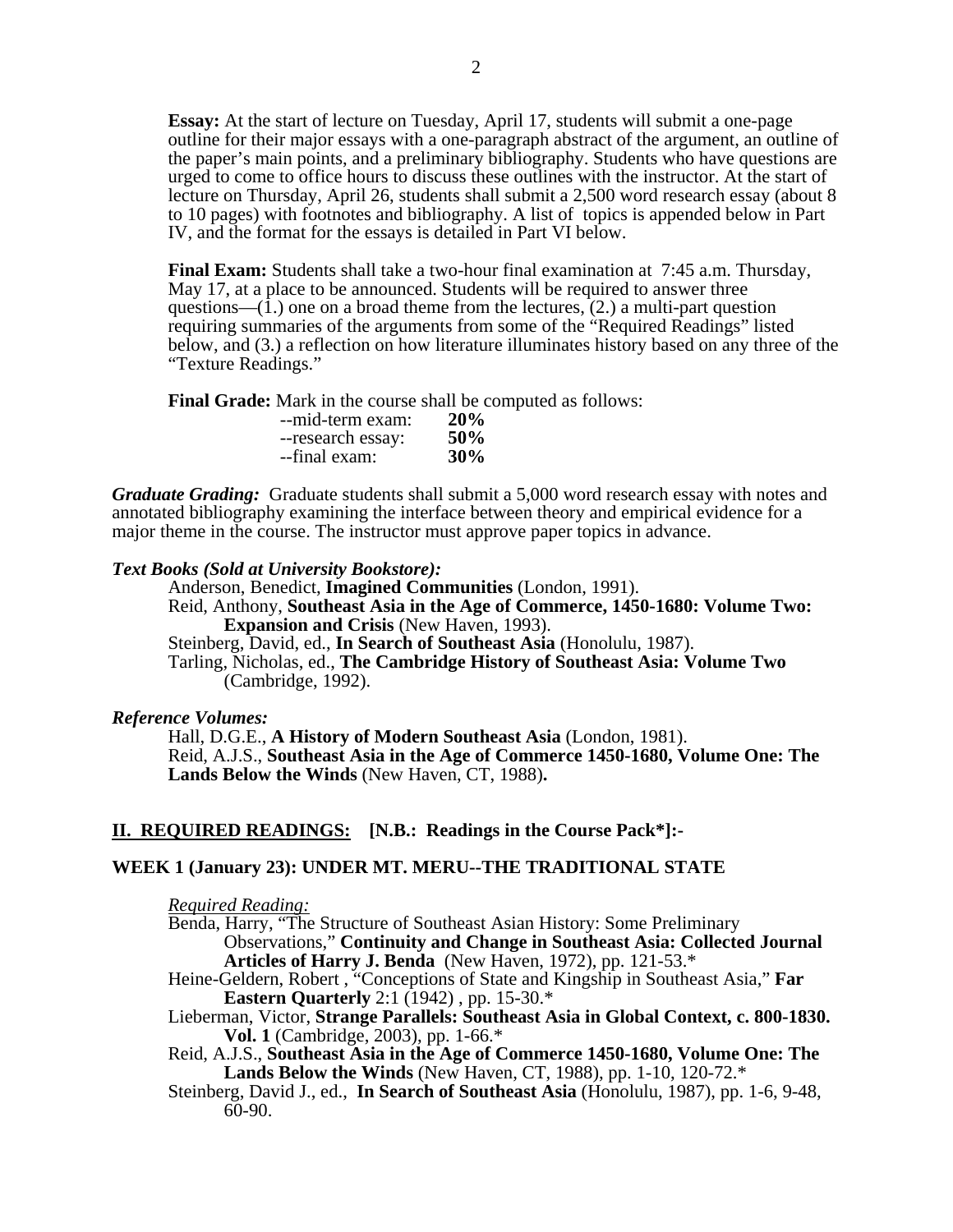*Suggested Reading:* 

Anderson, Benedict, "The Idea of Power in Javanese Culture," in, Claire Holt, ed., **Culture and Politics in Indonesia** (Ithaca, NY, 1972), pp. 1-70.

Anderson, Benedict, "Introduction," **The Spectre of Comparisons: Nationalism, Southeast Asia and the World** (London, 1998), pp. 1-26.

#### **WEEK 2 (January 30): EUROPEAN EMPIRES**

#### *Required Reading:*

- Andaya, Leonard Y, "Interactions with the Outside World and Adaptation in Southeast Asian Society, 1500-1800," in, Nicholas Tarling, ed., **The Cambridge History of Southeast Asia: Volume One** (Cambridge, 1992), pp. 345-95.\*
- Phelan, John Leddy, **The Hispanization of the Philippines** (Madison, 1967), pp. 3-28, 41-71.\*
- Reid, Anthony, **Southeast Asia in the Age of Commerce, 1450-1680: Volume Two: Expansion and Crisis** (New Haven, 1993), pp. 1-61.
- Steinberg, David J., ed., **In Search of Southeast Asia** (Honolulu, 1987), pp. 49-59, 91- 95.

*Suggested Reading:* 

Braudel, Fernand, **The Perspective of the World: Civilization and Captialism--15th-18th Century, Volume 3** (New York, 1984), pp. 386-87, 484-535.

- Cushner, Nicholas P., **Spain in the Philippines** (Quezon City , 1971), pp. 127-52.
- Ricklefs, M.C., **A History of Modern Indonesia Since c. 1300** (Stanford, 1993), pp. 22- 31, 61-80.

#### **WEEK 3 (February 6): ISLANDS IN THE EARLY MODERN AGE**

*Required Reading:*

- Andaya, Barbara Watson, "Political Development between the Sixteenth and Eighteenth Centuries," in, Nicholas Tarling, ed., **The Cambridge History of Southeast Asia: Volume One** (Cambridge, 1992), pp. 492-55.\*
- Phelan, James L., **The Hispanization of the Philippines** (Madison, WI, 1959), pp. 105- 35.\*
- Reid, A.J.S., "Economic and Social Change, c. 1400-1800," in, Nicholas Tarling, ed., **The Cambridge History of Southeast Asia: Volume One** (Cambridge, 1992), pp. 460-504.
- Reid, Anthony, **Southeast Asia in the Age of Commerce, 1450-1680: Volume Two: Expansion and Crisis** (New Haven, 1993), pp. 62-131.

Steinberg, David J., ed., **In Search of Southeast Asia** (Honolulu, 1987), pp. 139-170.

*Reading for Texture:* 

Baum, Vicki, **Tale of Bali,** Basil Creighton, trans. (New York, 1938),pp. 395-417. Conrad, Joseph, **Lord Jim** (London, 1900), chapters 21-45.

*Suggested Reading:* 

- Carey, Peter, "Waiting for the 'Just King': The Agrarian World of South-Central Java from Giyanti (1755) to the Java War (1825-30), **Modern Asian Studies** 20, no. 1 (1986), pp. 59-137.
- Cushner, Nicholas P., **Spain in the Philippines** (Quezon City , 1971), pp. 101-26, 153- 85.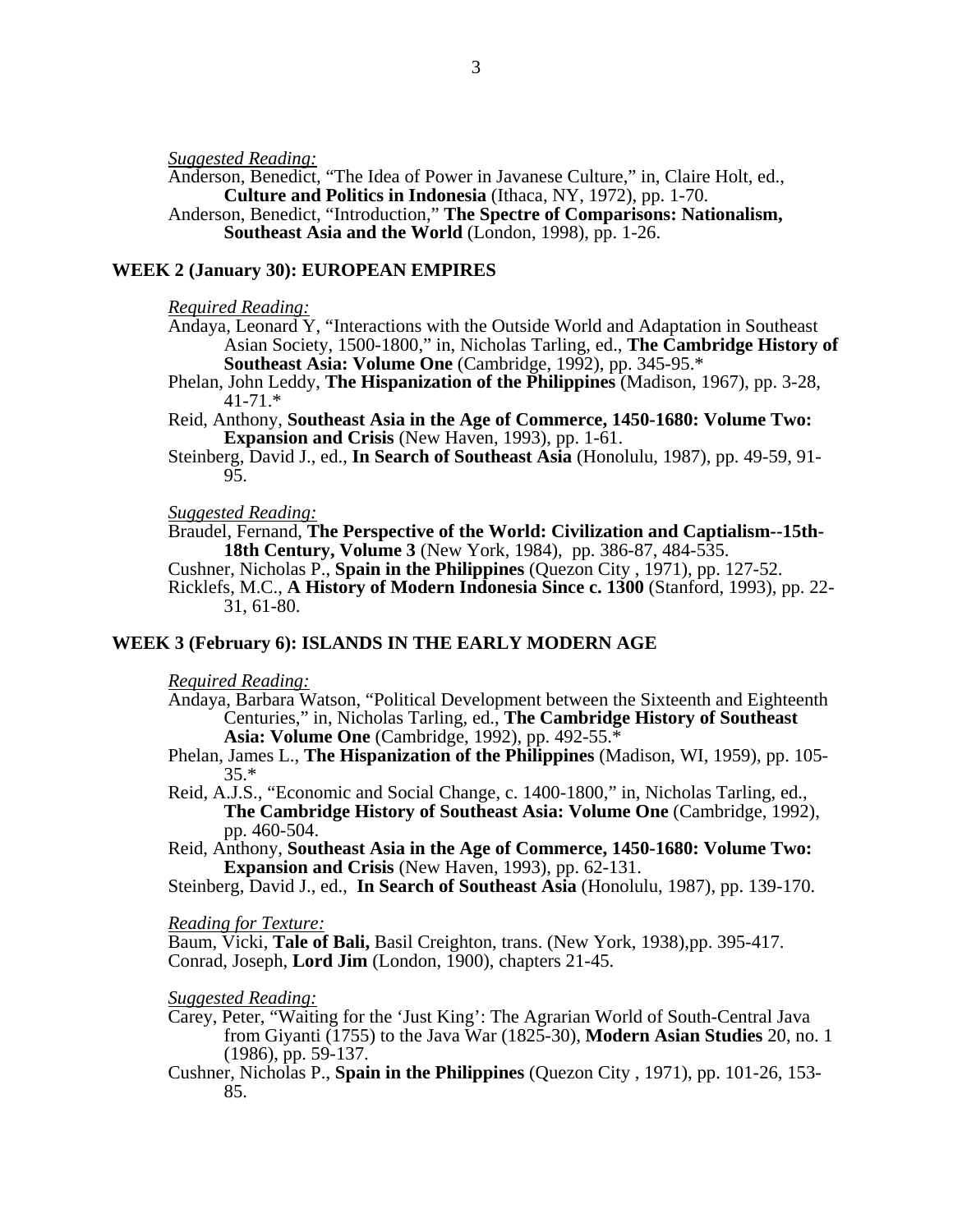Ricklefs, M.C., **A History of Modern Indonesia Since c. 1300** (Stanford, 1993), pp. 81- 118.

Scott, William Henry, **Barangay: Sixteenth-Century Philippine Culture and Society** (Quezon City, 1994), pp. 127-57.

Warren, James, "Slavery and the Impact of External Trade: The Sulu Sultanate in the 19th Century," in, A.W. McCoy and E.C. de Jesus, eds., **Philippine Social History: Global Trade and Local Transformations** (Honolulu, 1982), pp. 415- 44.

#### **WEEK 4 (February 13): MAINLAND RESPONSE TO COLONIALISM**

#### *Required Reading:*

Reid, A.J.S., **Southeast Asia in the Age of Commerce, 1450-1680. Volume Two: Expansion and Crisis** (New Haven, 1993), pp. 202-66.

Steinberg, David J., ed., **In Search of Southeast Asia** (Honolulu, 1987), pp. 99-138.

Yoneo Ishii, "History and Rice Growing," in, Yoneo Ishii, ed., **Thailand: A Rice-Growing Society** (Honolulu, 1978), pp. 15-39.\*

#### *Reading for Texture:*

Landon, Margaret, **Anna and the King of Siam** (New York: John Day, 1944), pp. 1-3, 23-78.

#### *Suggested Reading:*

- Anderson, Benedict, "Studies in the Thai State: The State of Thai Studies," in, Eliezer B. Ayal, ed., **The Study of Thailand: Analyses of Knowledge, Approaches and Prospects** (Athens, OH, 1978), pp. 193-257.
- Lieberman, Victor, "Local Integration and Eurasian Analogies: Structuring Southeast Asian History, c.1350-c.1830," **Modern Asian Studies** 27, no. 3 (1993), pp. 475- 572.
- Winichakul, Thongchai, **Siam Mapped: A History of the Geo-Body of a Nation** (Honolulu, 1994), pp. 62-80.

#### **WEEK 5 (February 20): ECOLOGICAL & ECONOMIC TRANSFORMATIONS**

#### *Required Reading:*

- Adas, Michael, **The Burma Delta: Economic Development and Social Change on an Asian Rice Frontier, 1852-1941** (Madison, WI, 1974), pp. 1-38.\*
- Elson, Robert, "International Commerce, the State, and Society: Economic and Social Change," in, Nicholas Tarling, ed., **The Cambridge History of Southeast Asia: Volume Two** (Cambridge, 1992), pp. 127-191.
- McCoy, Alfred W., "Introduction," in, Alfred McCoy & Ed. C. de Jesus, eds., **Philippine Social History** (Honolulu, 1982), pp. 1-14.\*
- Reid, Anthony, **Southeast Asia in the Age of Commerce, 1450-1680: Volume Two: Expansion and Crisis** (New Haven, 1993), pp. 267-325.

Steinberg, David J., ed., **In Search of Southeast Asia** (Honolulu, 1987), pp. 219-44.

#### *Reading for Texture:*

Lederer, William J. and Eugene Burdick, **The Ugly American** (New York, 1958), pp. 205-231.

Jose, F. Sionel, **Po-on** (Manila, 1984 ), Part I (chapters 3-9).

#### *Suggested Reading:*

Brocheux, Pierre, **The Mekong Delta: Ecology, Economy, and Revolution, 1860-1960** (Madison, WI, 1995), pp. 1-50.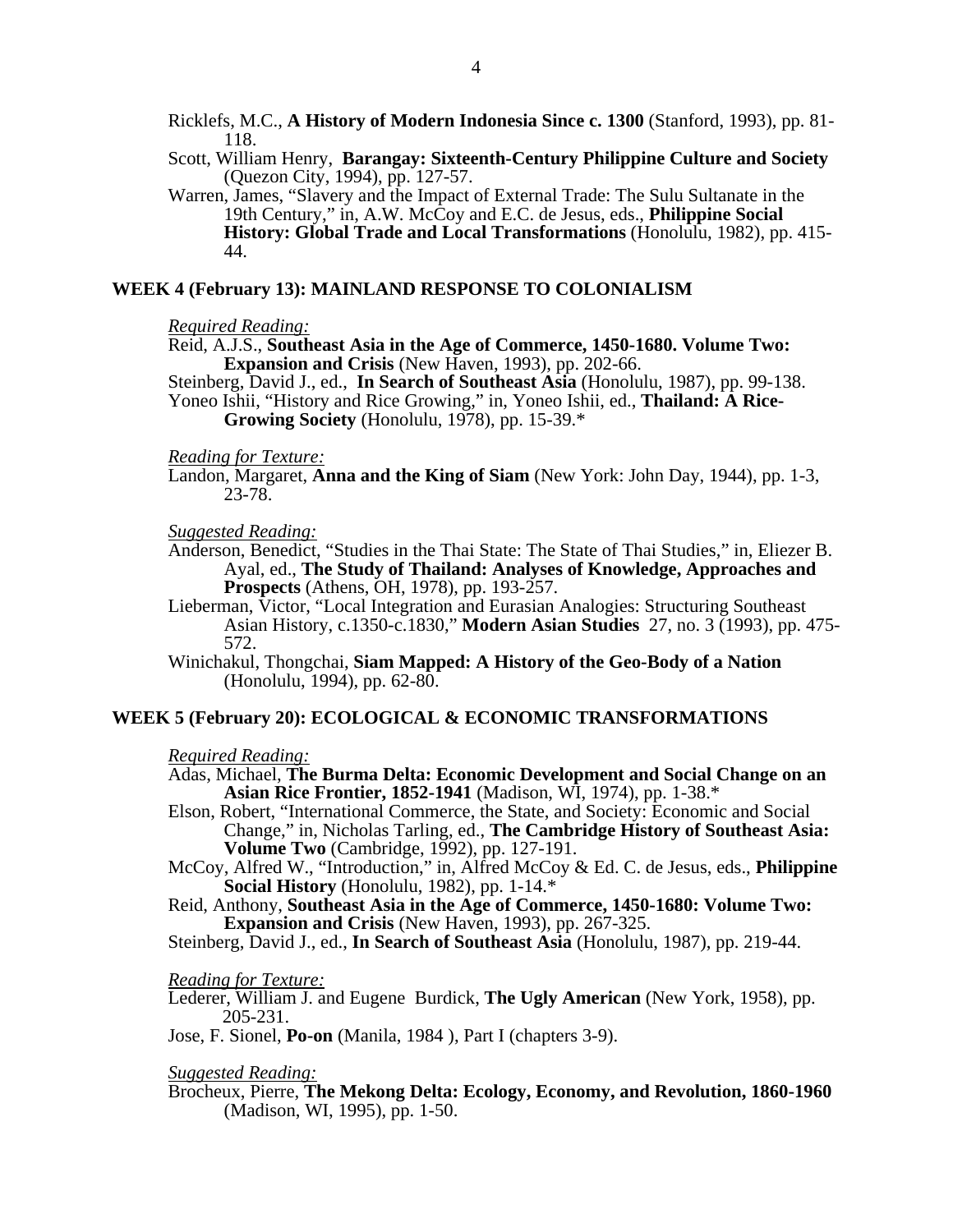Cushner, Nicholas P., **Spain in the Philippines** (Quezon City , 1971), pp. 186-209. McLennan, Marshall S., "Changing Human Ecology on the Central Luzon Plain: Nueva Ecija, 1705-1939," in, A.W. McCoy and E.C. de Jesus, eds., **Philippine Social**  History: Global Trade and Local Transformations (Honolulu, 1982), pp. 57-91.

Wolf, Eric, **Europe and the People Without History** (Berkeley, 1982), pp. 310-53.

#### **WEEK 6 (February 27): PLANTATION & PROLETARIAT**

#### *Required Reading:*

Geertz, Clifford, **Agricultural Involution** (Berkeley, 1963), pp. 12-37, 83-123.\* Murphey, Rhoads, "Traditionalism and Colonialism: Changing Urban Roles in Asia," **Journal of Asian Studies** 29:1 (1969), pp. 67-84.\*

Steinberg, David J., ed., **In Search of Southeast Asia** (Honolulu, 1987), pp. 247-68.

#### *Reading for Texture:*

- Maugham, W. Somerset, **The Complete Short Stories W. Somerset Maugham** (New York, 1934), pp. 184-216 ("The Letter"), 641-70 ("Footprints in the Jungle.")
- Marr, David G., ed., **The Red Earth: A Vietnamese Memoir of Life on a Colonial Rubber Plantation**, by Tran Tu Binh, John Spragens, Jr., trans. (Athens, OH, 1985), pp. 15-45.
- Multatuli, **Max Havelaar; or, The Coffee Auctions of the Dutch Trading Company** (Amherst, 1982), pp. 62-77, 114-32.
- Szekely, Ladislao, **Tropic Fever: The Adventures of a Planter in Sumatra**, Marion Saunders, trans. (New York, 1979), pp. 45-111.
- Vu Trong Phung, "Household Servants," in, Greg Lockhart and Monique Lockhart, trans., **The Light of the Capital** (New York, 1996), pp. 121-156.

#### *Suggested Reading:*

- Knight, G.R., "The Java Sugar Industry as a Capitalist Plantation: A Reappraisal," in, E. Valentine Daniel, Henry Bernstein, and Tom Brass, eds., **Plantations, Proletarians and Peasants in Colonial Asia** (London, 1992), pp. 68-86.
- Murray, Martin J., "'White Gold' or 'White Blood'?: The Rubber Plantations of Colonial Indochina, 1910-40," in, E. Valentine Daniel, Henry Bernstein, and Tom Brass, eds., **Plantations, Proletarians and Peasants in Colonial Asia** (London, 1992), pp. 41-67.
- Ricklefs, M.C., **A History of Modern Indonesia Since c. 1300** (Stanford, 1993), pp. 119-30.

Scott, James C., **Moral Economy of the Peasant** (New Haven, CT, 1976), pp. 56-90.

#### **[N.B.: Thursday, March 8, Take Home Midterm Exam Distributed in Class]**

#### **WEEK 7 (March 6): HIGH COLONIALISM**

#### *Required Reading:*

Steinberg, David J., ed., **In Search of Southeast Asia** (New York, 1971), pp. 173-218. Trocki, Carl A., "Political Structures in the Nineteenth and Early Twentieth Centuries," in, Nicholas Tarling, ed., **The Cambridge History of Southeast Asia: Volume Two** (Cambridge, 1992), pp. 795-126.

#### *Reading for Texture:*

Maugham, W. Somerset,**The Complete Short Stories W. Somerset Maugham** (New York, 1934), pp. 267-95 ("The Outstation"), 296-321 ("The Yellow Streak.")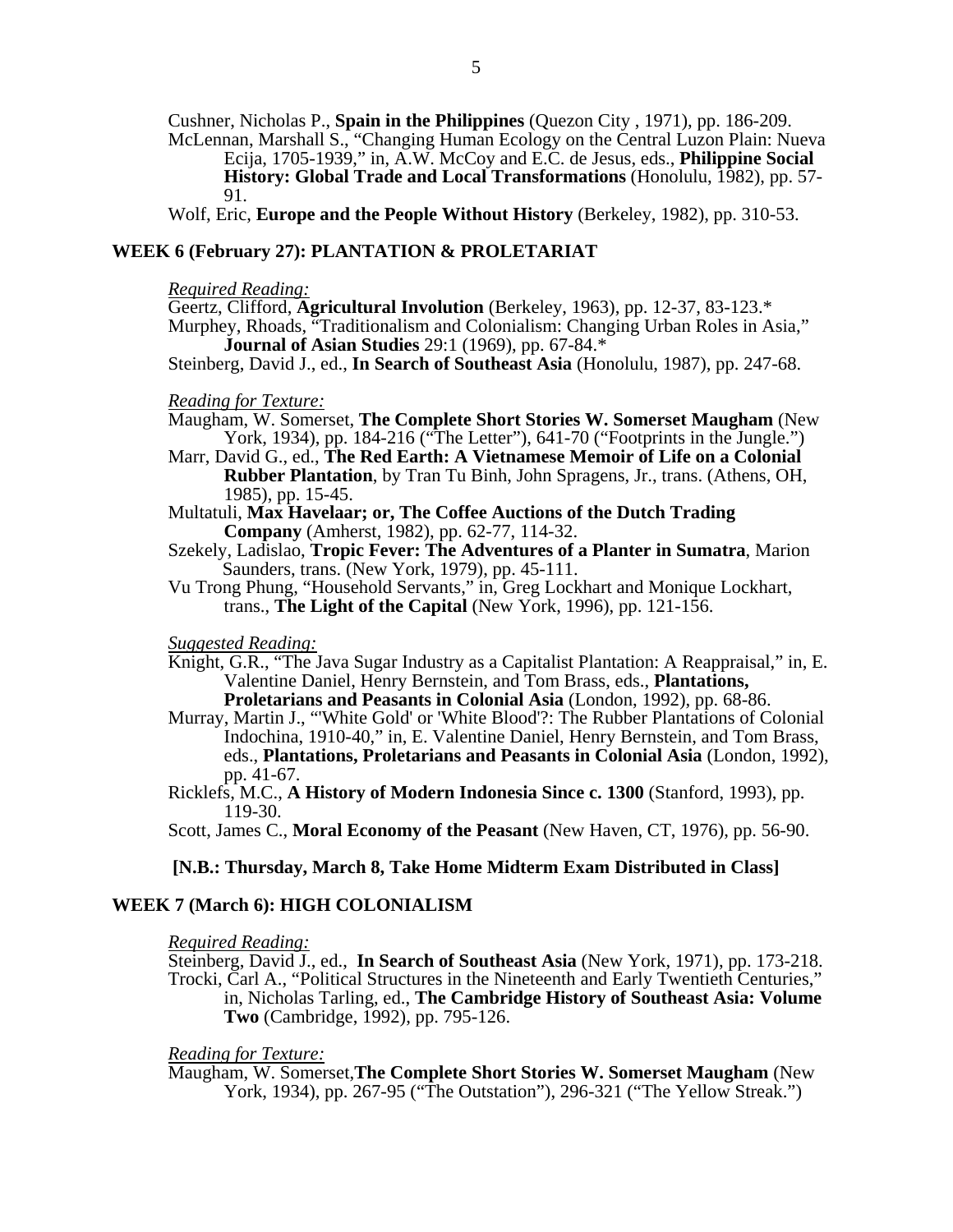Orwell, George, "Shooting an Elephant," **A Collection of Essays by George Orwell** (New York, 1954), pp. 154-62.

Orwell, George, **Burmese Days** (London, 1934), chapters 1-3.

Tam Lang, "I Pulled a Rickshaw," in, Greg Lockhart and Monique Lockhart, trans., **The Light of the Capital** (New York, 1996), pp. 51-120.

#### *Suggested Reading:*

Friend, Theodore, **Blue Eyed Enemy: Japan Against the West in Java and Luzon, 1942-1945** (Princeton, 1988), pp. 14-53.

- May, Glenn A., **Social Engineering in the Philippines: The Aims, Execution, and Impact of American Colonial Policy, 1900-1913** (Westport, 1980), pp. 3-38.
- Ricklefs, M.C., **A History of Modern Indonesia Since c. 1300** (Stanford, 1993), pp. 131-62.

Sutherland, Heather, **The Making of a Bureaucratic Elite** (Singapore, 1979), pp. 1-18. Taylor, Robert H., **The State in Burma** (Honolulu, 1987), pp. 66-147.

#### **[N.B.: Tuesday, March 13, Midterm Exam Due at Start of Class]**

#### **WEEK 8 (March 13): ORIGINS OF NATIONALISM**

#### *Required Reading:*

- Anderson, Benedict, **Imagined Communities: Reflections on the Origin and Spread of Nationalism** (London, 1983), pp. 1-46.
- Benda, Harry, "Political Elites in Colonial Southeast Asia," **Continuity and Change in Southeast Asia: Collected Journal Articles of Harry J. Benda** (New Haven, 1972), pp. 186-204.\*
- Cushner, Nicholas P., **Spain in the Philippines** (Quezon City, 1971), pp. 210-29.\*
- Steinberg, David J., ed., **In Search of Southeast Asia** (Honolulu, 1987), pp. 247-81, 292-311.

#### *Reading for Texture:*

- Rizal, Jose, **Noli Me Tangere** (Makati City, 1996), pp. 31-40 (chapter 6), 123-30 (chapter 21), 423-31 (chapter 50).
- Truong Buu Lam, **Patterns of Vietnamese Response to Foreign Intervention: 1858- 1900** (New Haven, 1967), pp. 66-72.

#### *Suggested Reading:*

- Ileto, Reynaldo, **Pasyon and Revolution: Popular Movements in the Philippines, 1840-1910** (Manila, 1979), pp. 37-91.
- Ileto, Reynaldo C., "Religion and Anti-Colonial Movements," in, Nicholas Tarling, ed., **The Cambridge History of Southeast Asia: Volume Two** (Cambridge, 1992) pp. 193-244.
- Ricklefs, M.C., **A History of Modern Indonesia Since c. 1300** (Stanford, 1993), pp. 163-80.

#### **WEEK 9 (March 20): MODERN NATIONALIST MOVEMENTS**

#### *Required Reading:*

- Anderson, Benedict, **Imagined Communities: Reflections on the Origin and Spread of Nationalism** (London, 1983), pp. 113-54, 163-85.
- Kratoska, Paul, and Ben Batson, "Nationalism and Modernist Reform," in, Nicholas Tarling, ed., **The Cambridge History of Southeast Asia: Volume Two**  (Cambridge, 1992), pp. 245-320.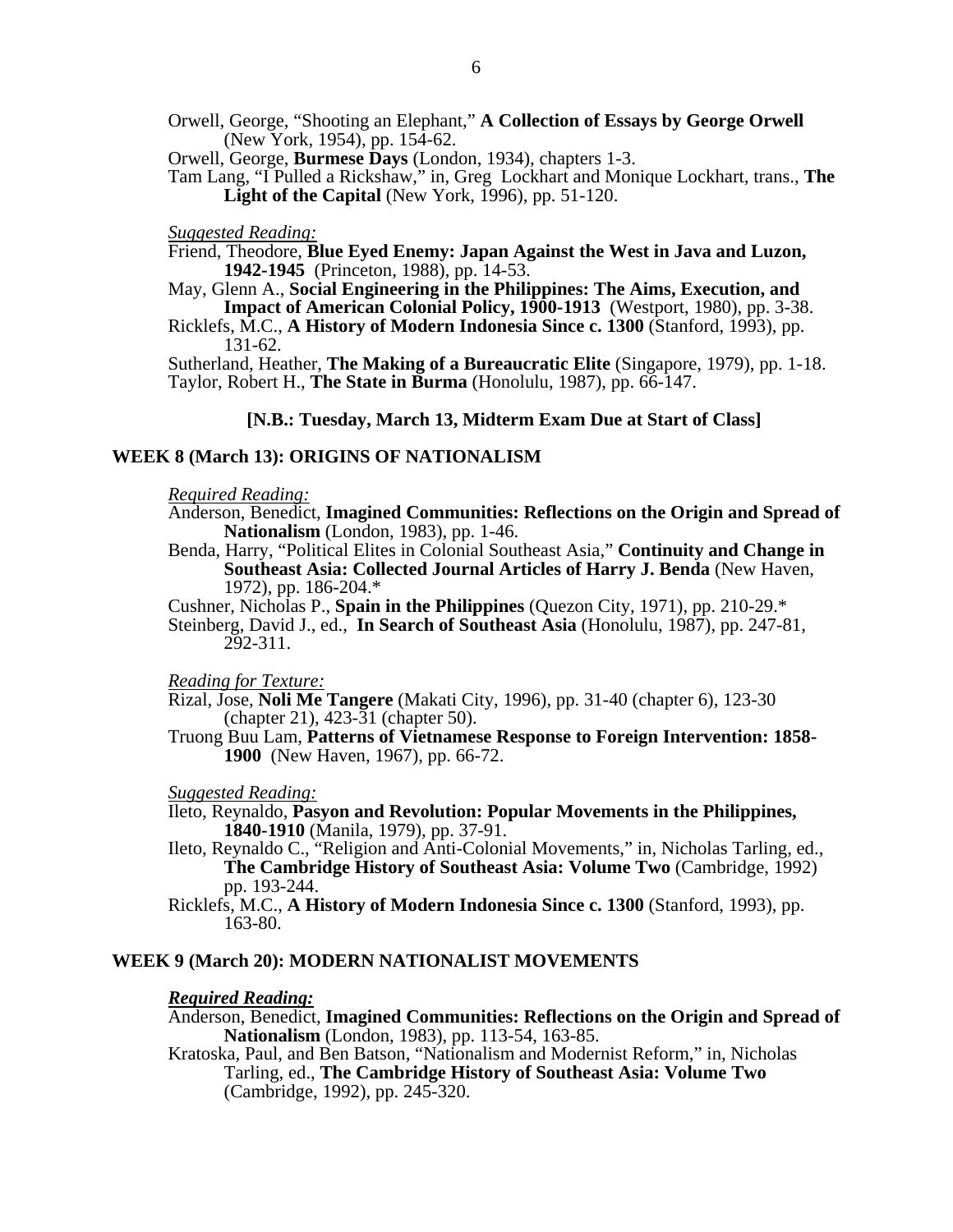Steinberg, David J., ed., **In Search of Southeast Asia** (Honolulu, 1987), pp. 282-91, 312- 45.

*Reading for Texture:*

U Nu, **Saturday's Son: Memoir of the Former Prime Minister of Burma** (New Haven, CT, 1975), pp. 87-101.

*Suggested Reading:*

McCoy, Alfred W., "Quezon's Commonwealth: The Emergence of Philippine Authoritarianism," in, Ruby Paredes, ed., **Philippine Colonial Democracy** (New Haven, CT, 1989), pp. 114-60.

Ricklefs, M.C., **A History of Modern Indonesia Since c. 1300** (Stanford, 1993), pp. 181-95.

Scott, James C., **Moral Economy of the Peasant** (New Haven, CT, 1976), pp. 114-56.

#### **WEEK 10 (March 27): WORLD WAR II & JAPANESE OCCUPATION**

#### *Required Reading:*

- Anderson, Benedict, **Java in a Time of Revolution: Occupation and Resistance, 1944- 46** (Ithaca, NY, 1972), pp. 1-60.\*
- Anderson, B.R. O'G., "Japan: 'The Light of Asia,'" in, Josef Silverstein, ed., **Southeast Asia in World War II: Four Essays** (New Haven, 1966), pp. 13-31.\*
- Benda, Harry J., "The Japanese Interregnum in Southeast Asia," in, Grant Goodman, ed., **Imperial Japan and Asia: A Reassessment** (New York, 1967), pp. 65-79.\*
- McCoy, Alfred, "Introduction," in, Alfred W. McCoy, ed., **Southeast Asia Under Japanese Occupation** (New Haven, CT, 1980), pp. 1-11.\*

Steinberg, David J., ed., **In Search of Southeast Asia** (Honolulu, 1987), pp. 349-55.

*Reading for Texture:*

Baw Maw, **Breakthrough in Burma** (New Haven, 1968), pp. 51-137.

- Keith, Agnes Newton, **Three Came Home** (Boston, 1947), pp. 29-44.
- Tran Van Mai, "Who Committed This Crime," in, Ngo Vinh Long, **Before the Revolution** (New York, 1973), pp. 221-276.
- U Nu, **Saturday's Son: Memoir of the Former Prime Minister of Burma** (New Haven, CT, 1975), pp. 102-34.

*Suggested Reading:* 

Cheah Boon Kheng, "The Social Impact of the Japanese Occupation of Malaya (1942- 1945)," in, Alfred W. McCoy, ed., **Southeast Asia Under Japanese Occupation** (New Haven, 1980), pp. 91-124.

Reid, A.J.S., "Indonesia: From Briefcase to Samurai Sword," in, Alfred W. McCoy, ed., **Southeast Asia Under Japanese Occupation** (New Haven, 1980), pp. 16-32.

- Ricklefs, M.C., **A History of Modern Indonesia Since c. 1300** (Stanford, 1993), pp. 199-211.
- Steinberg, David J., "The Philippine 'Collaborators': Survival of an Oligarchy," in, Josef Silverstein, ed., **Southeast Asia in World War II: Four Essays** (New Haven, CT, 1966), pp. 67-86.
- Truong Buu Lam, "Japan and the Disruption of the Vietnamese Nationalist Movement," in, Walter E. Vella, ed., **Aspects of Vietnamese History**(Honolulu, 1973), pp. 237-70.

**[N.B.: SPRING BREAK, March 31-April 8]**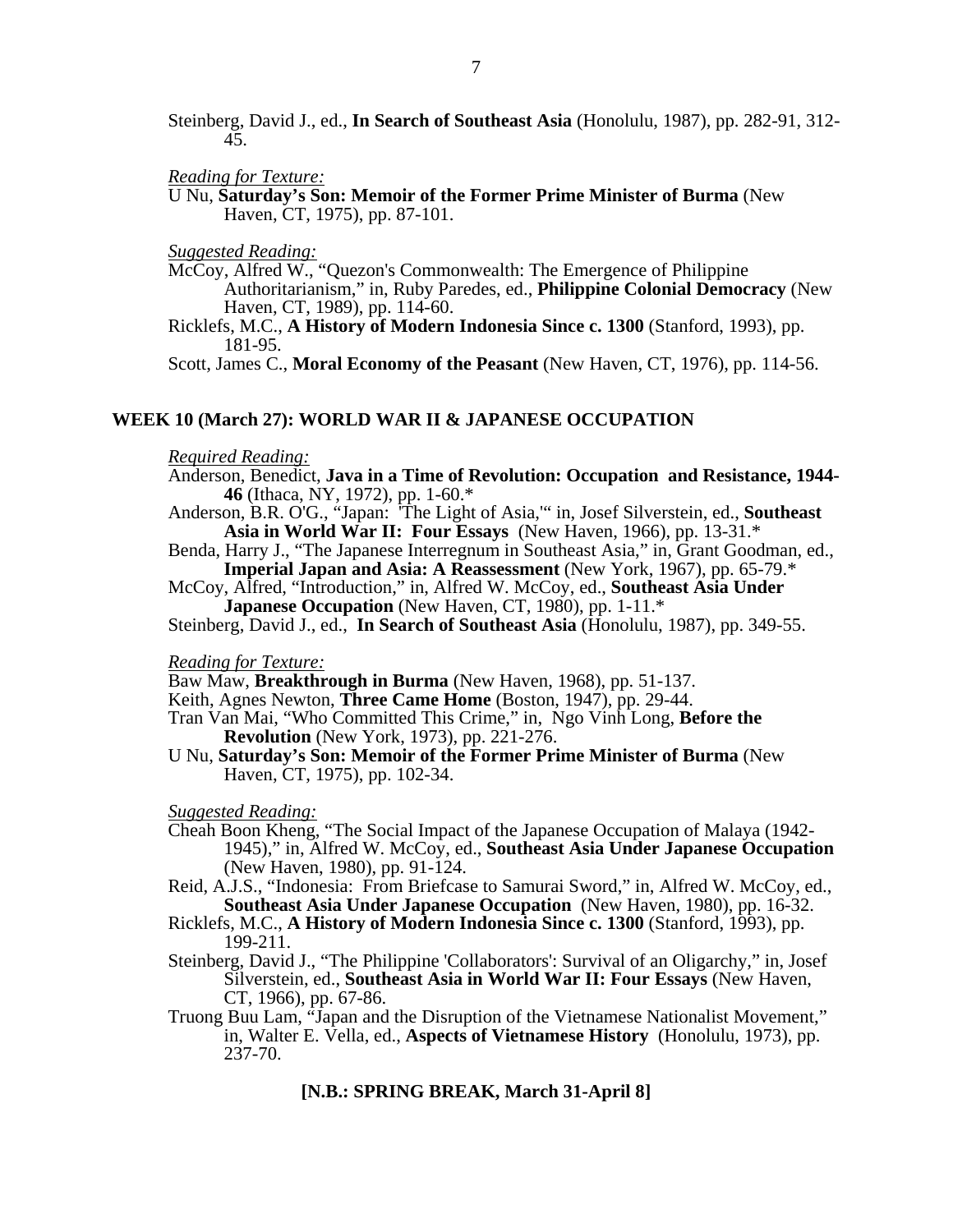#### **WEEK 11 (April 10): NATIONAL REVOLUTIONS**

#### *Required Reading:*

Huynh Kim Khanh, "The Vietnamese August Revolution," **Journal of Asian Studies**  30:4 (1970), pp. 761-82.\*

Steinberg, David J., ed., **In Search of Southeast Asia** (Honolulu, 1987), pp. 356-73.

#### *Suggested Reading:*

- Anderson, Benedict, **Java in a Time of Revolution: Occupation and Resistance, 1944-46**  (Ithaca, NY, 1972), pp. 125-66.
- Friend, Theodore, **Blue-Eyed Enemy: Japan against the West in Java and Luzon, 1942-1945** (New Haven, CT, 1988), pp. 211-39.
- Marr, David, "World War II and the Vietnamese Revolution," in Alfred W. McCoy, ed., **Southeast Asia Under Japanese Occupation** (New Haven, CT, 1980), pp. 125-51.

Marr, David, **Vietnam 1945: The Quest for Power** (Berkeley, 1995), pp. 347-401.

- Reid, A.J.S., **The Indonesian Revolution** (Melbourne, 1974), pp. 19-76
- Ricklefs, M.C., **A History of Modern Indonesia Since c. 1300** (Stanford, 1993), pp. 212-33.
- Wolf, Eric R., **Peasant Wars of the Twentieth Century** (New York, 1969), pp. 159- 207.

#### **[N.B.: Tuesday, April 17, Essay Outlines Due at Start of Class.]**

#### **WEEK 12 (April 17): COMMUNIST MOVEMENTS**

#### *Required Reading:*

Fegan, Brian, "The Social History of a Central Luzon Barrio," in, Alfred McCoy & Ed. C. de Jesus, eds., **Philippine Social History** (Honolulu, 1982), pp. 91-130.\*

Kerkvliet, Ben, **The Huk Rebellion** (Berkeley, 1977), pp. 1-25, 110-55.\* Steinberg, David J., ed., **In Search of Southeast Asia** (Honolulu, 1987), pp. 374-86.

*Reading for Texture:*

Greene, Graham, **The Quiet American** (New York, 1996), chapters 1-5 (Part I).

Lartéguy, Jean, **Yellow Fever** (New York, 1965), pp. 191-276.

Pomeroy, William J., **The Forest** (New York, 1963), pp. 7-44.

Suyin, Han, **And the Rain My Drink** (London, 1956), chapters 1-4 (pp. 11-69).

Taruc, Luis, **Born of the People** (New York, 1954), pp. 17-54.

Truong Nhu Tang, **A Vietcong Memoir: An Inside Account of the Vietnam War and Its Aftermath,** with David Chanoff and Doan Van Toai (New York, 1985), pp. 1- 32, 63-80.

#### *Suggested Reading:*

- Duiker, William J., **The Communist Road to Power in Vietnam** (Boulder, 1981), pp. 7- 55.
- Lintner, Bertil, **The Rise and Fall of the Communist Party of Burma** (Ithaca, 1990), pp. 1-54
- Mortimer, Rex, "Traditional Modes and Communist Movements: Change and Protest in Indonesia," in, J.W. Lewis, ed., **Peasant Rebellion and Communist Revolution in Asia** (Stanford, 1974), pp. 99-123.
- Stenson, Michael, "The Ethnic and Urban Bases of the Communist Revolution in Malaya," in, J. Lewis, ed., **Peasant Rebellion and Communist Revolution in Asia** (Stanford, 1974), pp. 125-50.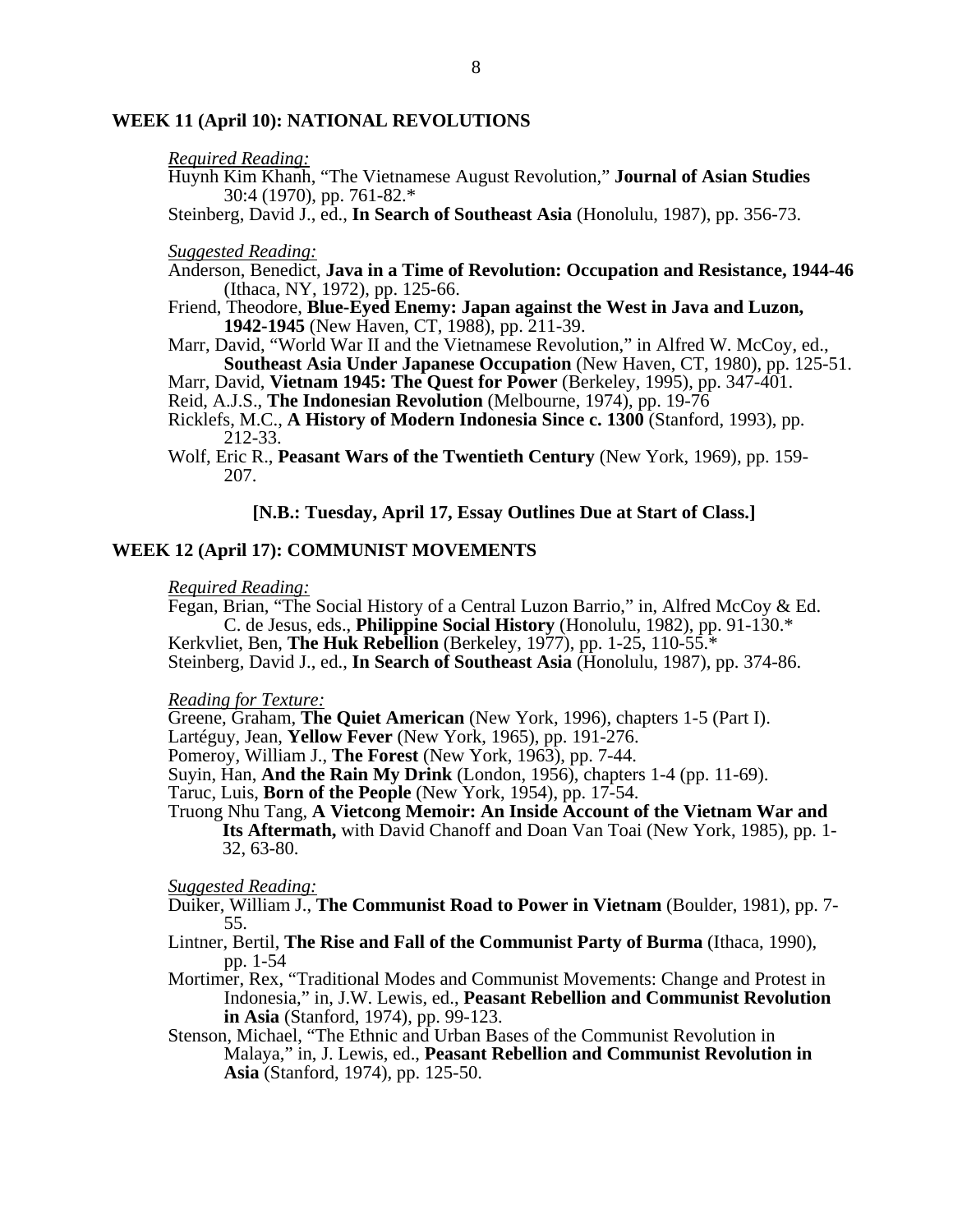#### **WEEK 13 (April 24): DECLINE OF DEMOCRACY**

*Required Reading:*

Crouch, Harold, "The Trend to Authoritarianism: The Post-1945 Period," in, Harry Aveling, ed., **The Development of Indonesian Society** (St. Lucia, Qld., 1979), pp. 166-204.\*

Kingsbury, Damien, **The Politics of Indonesia** (Oxford, 1998), pp. 39-70.\*

Scott, James, "The Erosion of Patron-Client Bonds and Social Change in Southeast Asia," **Journal of Asian Studies** 32:1 (1972), pp. 5-37.\*

Steinberg, David J., ed., **In Search of Southeast Asia** (Honolulu, 1987), pp. 394-404, 418-30, 431-42.

Thompson, Mark R., **The Anti-Marcos Struggle: Personalistic Rule and Democratic Transition in the Philippines** (New Haven, 1995), pp. 15-48.\*

#### *Reading for Texture:*

- Anderson, Benedict R. O'G., and Ruchira Mendiones, eds. and trans*.,* **In the Mirror: Literature and Politics in Siam in the American Era** (Bangkok, 1985), pp. 109-140. (Witthayakon Chiangkun's "As If It had Never Happened"; Lao Khamhon's "You'll Learn Soon Enough.")
- Stewart, Frank, and John H. McGlynn, **Silenced Voices** (Honolulu, 2000), pp. 13-23, 193-198, 203-213 (Ahmad Tohari's "Village Dancer"; Abdul Latief's "I, the Accused"; Seno Gumira Ajidarma's "The Incident.")

*Suggested Reading:* 

- Anderson, Benedict, "Cacique Democracy in the Philippines," **The Spectre of Comparisons: Nationalism, Southeast Asia and the World** (London, 1998), pp.  $192 - 226$ .
- Anderson, Benedict, "Elections in Southeast Asia," **The Spectre of Comparisons: Nationalism, Southeast Asia and the World** (London, 1998), pp. 265-84.
- Hewison, Kevin J., "The State and Capitalist Development in Thailand," in, Richard Higgot & Richard Robison, eds., **Southeast Asia: Essays in the Political Economy of Structural Change** (London, 1985), pp. 266-293.
- Owen, Norman, "Economic and Social Change," in, Nicholas Tarling, ed., **The Cambridge History of Southeast Asia: Volume Two** (Cambridge, 1992), pp. 467-525.
- Ricklefs, M.C., **A History of Modern Indonesia Since c. 1300** (Stanford, 1993), pp. 237-83.

#### **WEEK 14 (May 1): DICTATORSHIP**

#### *Required Reading:*

Anderson, Benedict R., "Old State, New Society: Indonesia's New Order in Comparative Historical Perspective," **Journal of Asian Studies** 42 (1983), pp. 477-96.\* Kingsbury, Damien, **The Politics of Indonesia** (Oxford, 1998), pp. 77-98, 198-218.\*

Schwarz, Adam, **A Nation in Waiting: Indonesia in the 1990s** (Boulder, 1994), pp. 24- 48, 133-61.\*

Steinberg, David J., ed., **In Search of Southeast Asia** (Honolulu, 1987), pp. 387-93. Thompson, Mark R., **The Anti-Marcos Struggle: Personalistic Rule and Democratic** 

**Transition in the Philippines** (New Haven, 1995), pp. 49-63.\*

Wurfel, David, **Filipino Politics: Development and Decay** (Ithaca, 1988), pp. 114-53.\*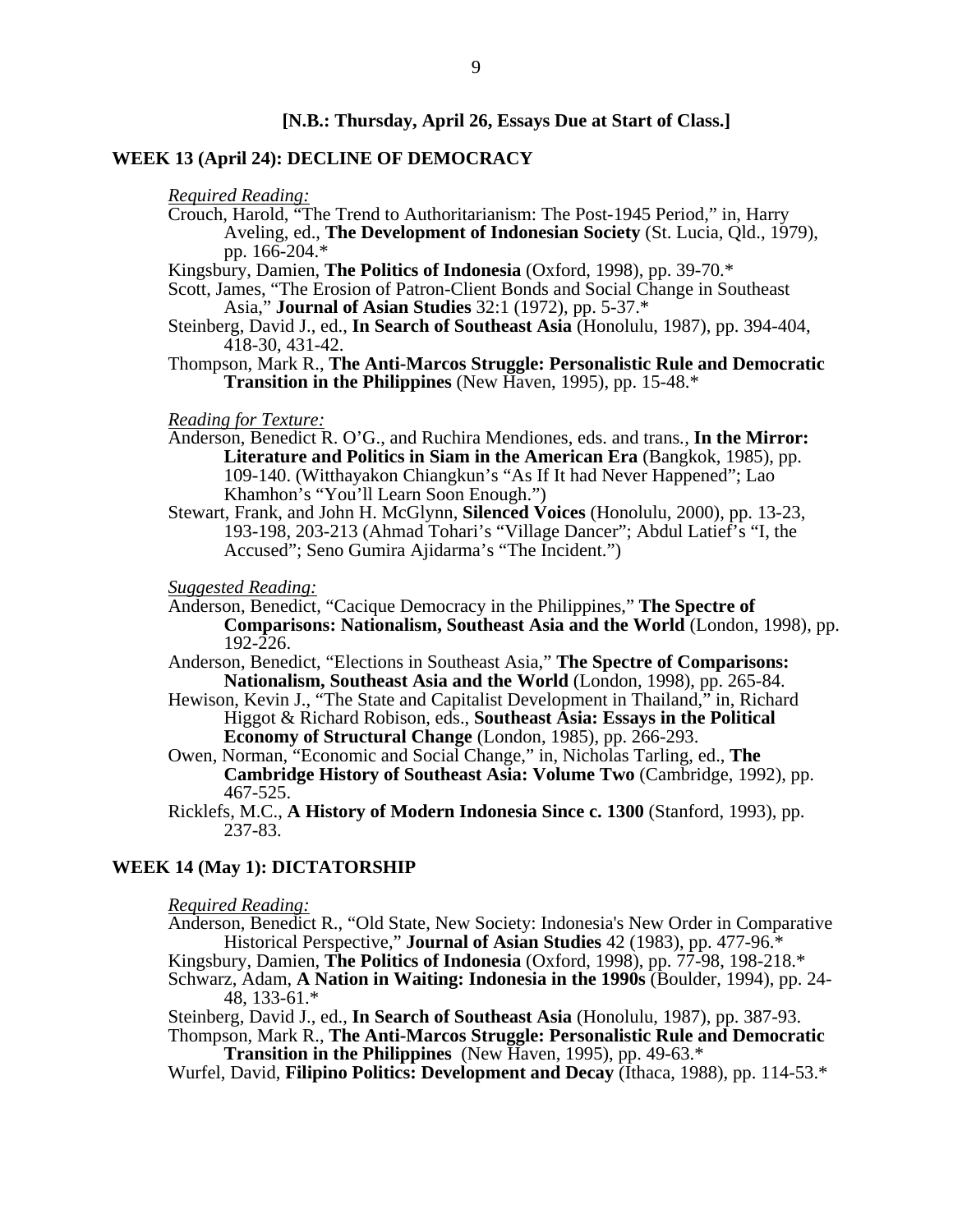*Reading for Texture:*

- Ali, S. Husin, **Two Faces: Detention without Trial** (Kuala Lumpur, 1996), pp. v-vi, 1- 37, 151-165.
- Roeder, O.G., **The Smiling General: President Soeharto of Indonesia** (Jakarta, 1969), pp. 1-3, 7-45, 93-135, 139-71, 179-89.
- Spence, Hartzell, **Marcos of the Philippines** (Cleveland, 1969), pp. 7-48, 123-93, 298- 324.

*Suggested Reading:* 

Bresnan, John, **Managing Indonesia: The Modern Political Economy** (New York, 1993), pp. 7-28.

Emmerson, Donald K., "Understanding the New Order: Bureaucratic Pluralism in Indonesia, **Asian Survey** 23:11 (1983), pp. 1220-1239.

- Ricklefs, M.C., **A History of Modern Indonesia Since c.1300** (Stanford, 1993), pp. 284- 309.
- Robison, Richard, "Class, Capital and the State in New Order Indonesia," in, Richard Higgott & Richard Robison, eds., **Southeast Asia: Essays in the Political Economy of Structural Change** (London, 1985), pp. 295-335.

#### **WEEK 15 (May 8): PEOPLE-POWER DEMOCRACY**

*Required Reading:*

- Hewison, Kevin, "Emerging Social Forces in Thailand: New Political and Economic Roles," in, Richard Robison and David S.G. Goodman, eds., **The New Rich in Asia: Mobile Phones, McDoncald's and Middle Class Revolution** (London, 1993), pp.137-57.\*
- McCargo, Duncan, **Chamlong Srimuang and the New Thai Politics** (New York, 1997), pp. 19-66, 239-74.\*
- Sidel, John T., "Macet Total: Logics of Circulation and Accumulation in the Demise of Indonesia's New Order," **Indonesia** 66 (October 1998), pp. 159-94.\*
- Thompson, Mark R., **The Anti-Marcos Struggle: Personalistic Rule and Democratic Transition in the Philippines** (New Haven, 1995), pp. 114-61.\*

*Reading for Texture:*

Aung San Suu Kyi, **Letters from Burma** (New York, 1996), pp. 3-17, 23-25, 43-45, 71- 81, 107-109, 119-129, 135-137, 147-157, 179-197, 203-209.

*Suggested Reading:* 

Anderson, Benedict, "Withdrawal Symptoms," **The Spectre of Comparisons: Nationalism, Southeast Asia and the World** (London, 1998), pp. 139-173.

Emmerson, Donald K., "Exit and Aftermath: The Crisis of 1997-98," in, Donald K. Emmerson, ed., **Indonesia Beyond Suharto: Polity, Economy, Society, Transition** (Armonk, NY, 1999), pp. 295-343.

Hedman, Eva-Lotta E. and John T. Sidel, **Philippine Politics and Society in the Twentieth Century** (London, 2000), pp. 13-29.

McCoy, Alfred W., **Closer Than Brothers: Manhood at the Philippine Military Academy** (New Haven, 1999), chapter 7.

Wurfel, David, **Filipino Politics: Development and Decay** (Ithaca, 1988), pp. 233-324.

**[N.B.: Final Examination at 7:45 a.m. Thursday, MAY 17]**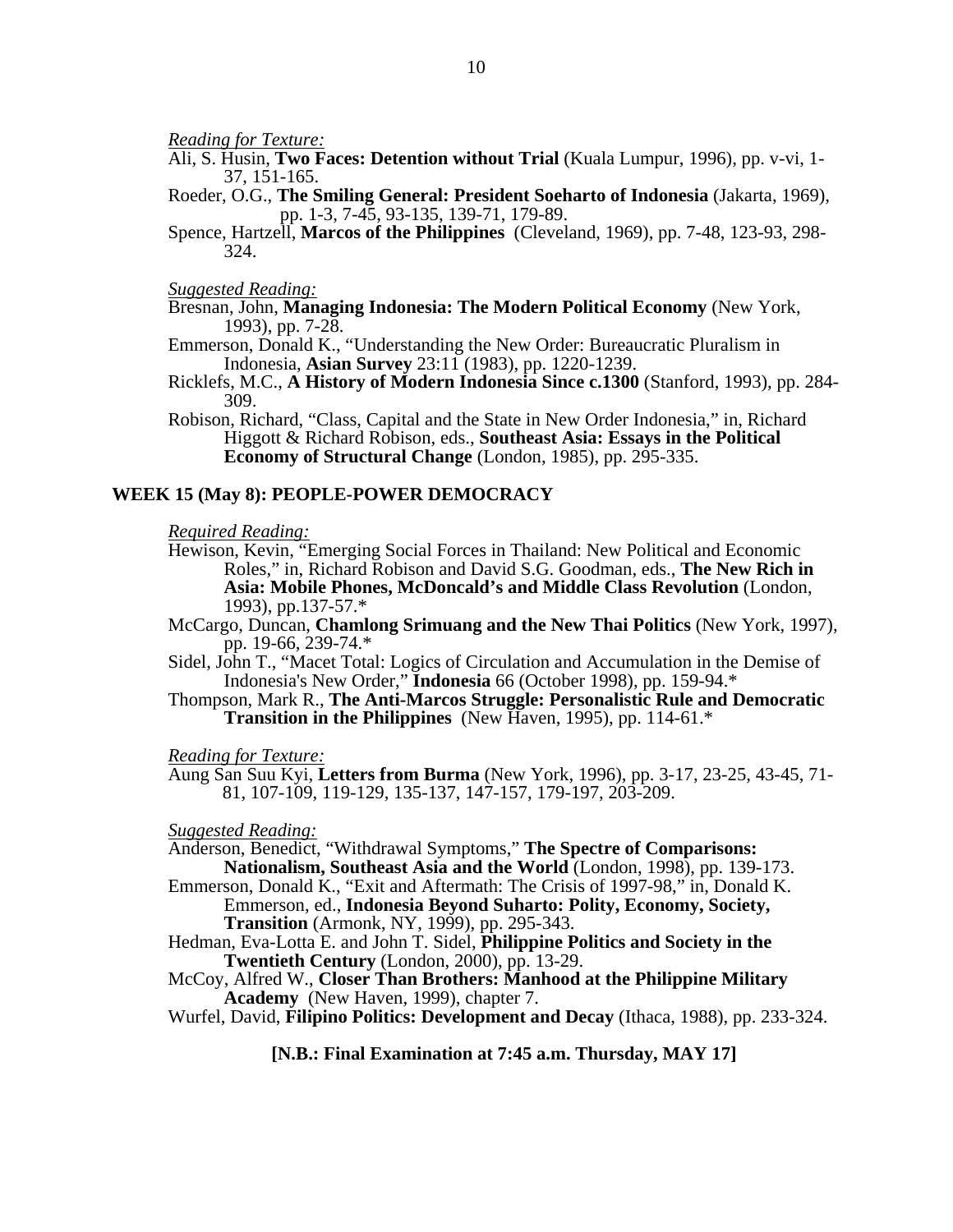#### **III. BACKGROUND BIBLIOGRAPHY:-**

#### **WEEK 1: THE TRADITIONAL STATE**

Andaya, Leonard, **The Kingdom of Johore, 1641-1728** (Kuala Lumpur, 1975).

- Christie, Jan Wisserman, "Negara, Mandala and Despotic State: Images of Early Java, in, David Marr & A.C. Milner, eds., **Southeast Asia in the 9th to 14th Centuries**  (Canberra, 1986), pp. 65-93.
- Christie, Jan Wisseman, "Raja and Rama: The Classical State in Early Java," in, Lorraine Gesick, **Centers, Symbols, and Hierarchies: Essays on the Classical States of Southeast Asia** (New Haven, CT, 1983), pp. 9-44.
- Coedes, Georges, **The Indianized States of Southeast Asia** (Honolulu, 1968).
- Coedes, Georges, **The Making of Southeast Asia** (Berkeley, CA, 1966).
- Errington, Shelly, "The Place of Regalia in Luwu," in, Lorraine Gesick, ed., **Center, Symbols, and Hierarchies, Essays on the Classical States of Southeast Asia**  (New Haven, CT, 1983), pp. 194-241.
- Geertz, Clifford, **Negara: The Theatre State in Nineteenth-Century Bali** (Princeton, NJ, 1980).
- Geertz, Clifford, **The Interpretations of Cultures: Selected Essays** (New York, 1973).
- Hall, Kenneth R., **Maritime Trade and State Development in Early Southeast Asia**  (Sydney, 1985), chapt. 1.
- Gullick, J.M., **Indigenous Political Systems of Western Malaya** (London, 1965).
- Kasetsiri, Charnvit, **The Rise of Ayudhya: A History of Siam in the 14th and 15th Centuries** (Kuala Lumpur, 1976).
- Kulke, Hermann, "The Early and the Imperial Kingdom in Southeast Asian History," in, David Marr & A.C. Milner, eds., **Southeast Asia in the 9th to 14th Centuries**  (Canberra, 1986), pp. 1-22.
- Lieberman, Victor, **Southeast Asian Administrative Cycles** (Princeton, NJ, 1984). Mabbett, I.W., "Kingship in Angkor," **Journal of the Siam Society** 66: 2 (1978), pp. 1-58.
- Milner, A.C., **Kerajaan: Malay Political Culture on the Eve of Colonial Rule**  (Tuscon, 1982).
- Reid, A.J.S., "Trade and the Problem of Royal Power in Aceh, c. 1550-1700," in, Anthony Reid & Lance Castles, eds., **Pre-Colonial State Systems in Southeast Asia** (Kuala Lumpur, 1975).
- Reid, A.J.S. & Castles, Lance, eds., **Pre-Colonial State Systems in Southeast Asia**  (Kuala Lumpur, 1975).
- Ricklefs, M.C., **Jogjakarta Under Sultan Mangkubumi: 1749-1792** (London, 1974).
- Stargardt, Janice, "Hydraulic Works and Southeast Asian Polities," in, David Marr & A.C. Milner, eds., **Southeast Asia in the 9th to 14th Centuries** (Canberra, 1986), pp. 23-39.
- Tambiah, S.J., **World Conqueror and World Renouncer** (Cambridge, MA, 1976), chapt. 6, 8.
- Warren, James, "The Sulu Zone: Commerce and the Evolution of a Multi-Ethnic Polity (1768-1898)," **Archipel** 18 (1979), pp. 223-30.
- Wolters, O.W., **History, Culture and Region in Southeast Asian Perspectives**  (Singapore, 1982).
- Woodside, Alexander B., **Vietnam and the China Model** (Cambridge, MA, 1971), chapt. 1,2.
- Wyatt, David K., "The Subtle Revolution of King Rama I of Siam," in, David K. Wyatt & Alexander Woodside, eds., **Moral Order and the Question of Change: Essays on Southeast Asian Thought** (New Haven, CT, 1982), pp. 9-52.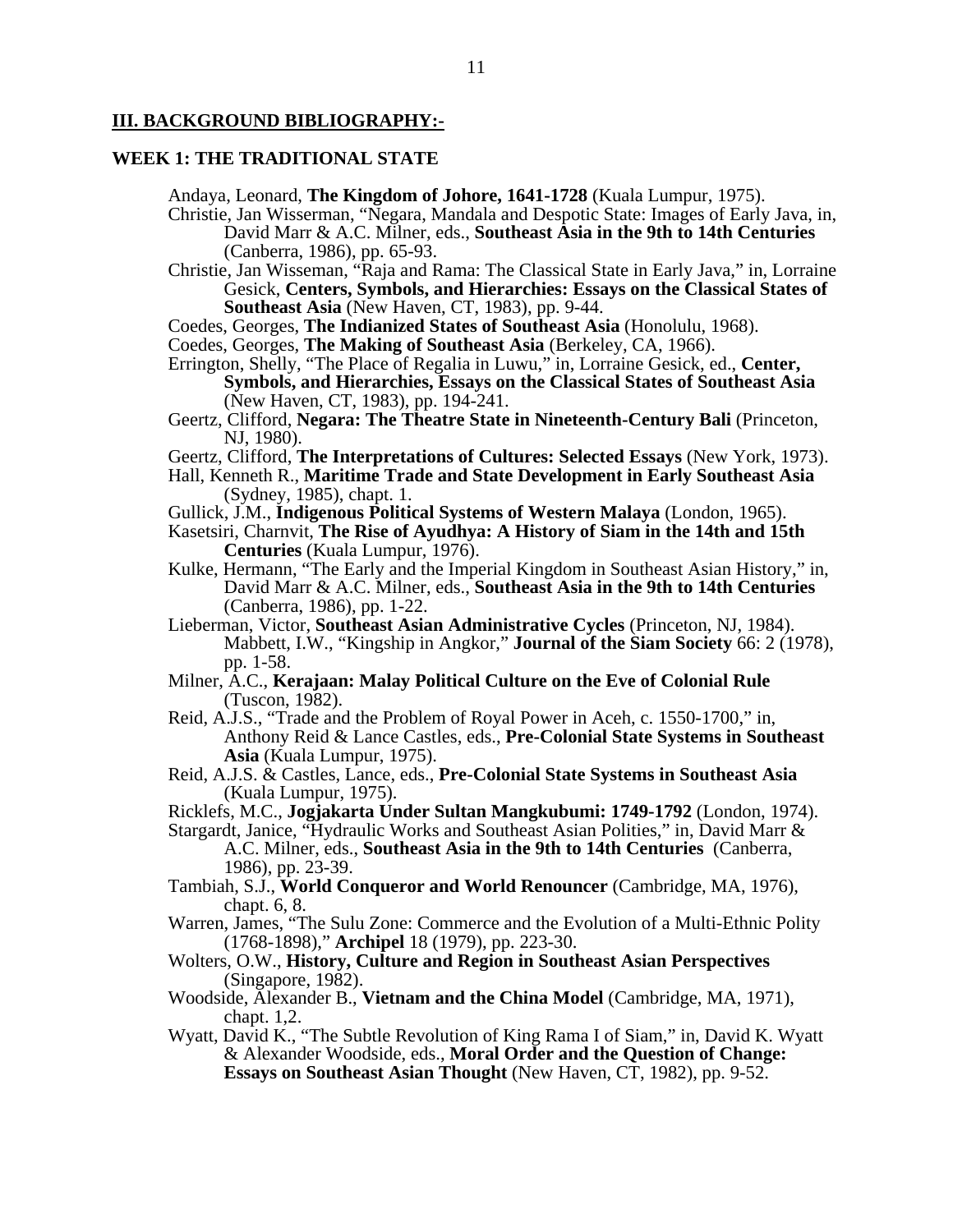#### **WEEK 2: EUROPEAN EMPIRES**

- Braudel, Fernand, **The Perspective of the World: Civilization and Captialism 15th-18th Century, Volume 3** (New York, 1984), pp. 21-88.
- Reid, Anthony, **Southeast Asia in the Age of Commerce, 1450-1680: Volume Two: Expansion and Crisis** (New Haven, 1993), pp. 132-201.

#### **WEEK 3: ISLANDS IN THE EARLY MODERN AGE**

- Brissenden, R., "Patterns of Trade and Maritime Society Before the Coming of the Europeans," in, Elaine McKay, ed., **Studies in Indonesia History** (Melbourne, 1976).
- Kumar, Ann, "Developments in Four Societies over the Sixteenth to Eighteenth Centuries," in, Harry Aveling, ed., **The Development of Indonesian Society** (St. Lucia, Qld., 1979).
- Reid, A.J.S., "The Origins of Poverty in Indonesia," in, J.J. Fox et al., eds., **Indonesia: Australian Perspectives** (Canberra, 1980), pp. 441-54.
- Reid, A.J.S., "'Closed' and 'Open' Slave Systems in Pre-Colonial Southeast Asia," in, A.J.S. Reid, **Slavery, Bondage & Dependency in Southeast Asia** (St. Lucia, 1983).
- Reid, A., "Introduction: Slavery and Bondage in Southeast Asian History," in, Anthony Reid, ed., **Slavery and Bondage in Southeast Asia** (New York: St. Martin's Press, 1983), pp. 1-37.
- Sutherland, Heather, "Slavery and the Slave Trade in South Sulawesi, 1600s-1800s," in, A.J.S. Reid, ed., **Slavery, Bondage and Dependency in Southeast Asia** (St. Lucia, Qld., 1983).
- "Symposium on Pre-Colonial Labour Relations," **Journal of Southeast Asian Studies** 15:2 (1984).
- Van Leur, J.C., **Indonesian Trade and Society** (The Hague, 1971), chapt. 1-3.

Warren, James, "Slave Markets and Exchange in the Malay World: The Sulu Sultanate, 1770-1878, **Journal of Southeast Asian Studies,** 8:2 (1977), pp. 162-75.

Warren, James, **The Sulu Zone, 1768-1898** (Singapore, 1981).

#### **WEEK 4: MAINLAND RESPONSE TO COLONIALISM**

- Aung Twin, Michael, "Kingship, the Sangha, and Society in Pagan," in, Kenneth Hall  $\&$ John Whitmore, eds., **Explorations in Early Southeast Asian History: The Origins of Southeast Asian Statecraft** (Ann Arbor, MI., 1976).
- Hanks, Lucien, "The Thai Social Order as Entourage and Circle," in, G.W. Skinner & A.T. Kirsch, eds., **Change and Persistence in Thai Culture** (Ithaca, NY, 1975).
- Leach, Edmund R., **Political Systems of Highland Burma** (Boston, 1965).
- Osborne, Milton, **The French Presence in Cochinchina & Cambodia: Rule and Response (1859-1905)** (Ithaca, NY, 1969).

 Terweil, B., "Bondage and Slavery in Early Nineteenth-Century Siam," in, A.J.S. Reid, ed., **Slavery, Bondage & Dependency in Southeast Asia** (St. Lucia, Qld., 1983).

#### **WEEK 5: ECOLOGICAL & ECONOMIC TRANSFORMATIONS**

- Adas, Michael, **The Burma Delta: Economic Development and Social Change on an Asian Rice Frontier, 1852-1941** (Madison, WI, 1974), chapt. 1.
- Alexander, J. & P., "Shared Poverty as Ideology: Agrarian Relationships in Colonial Java," **Man** 17:4 (1982).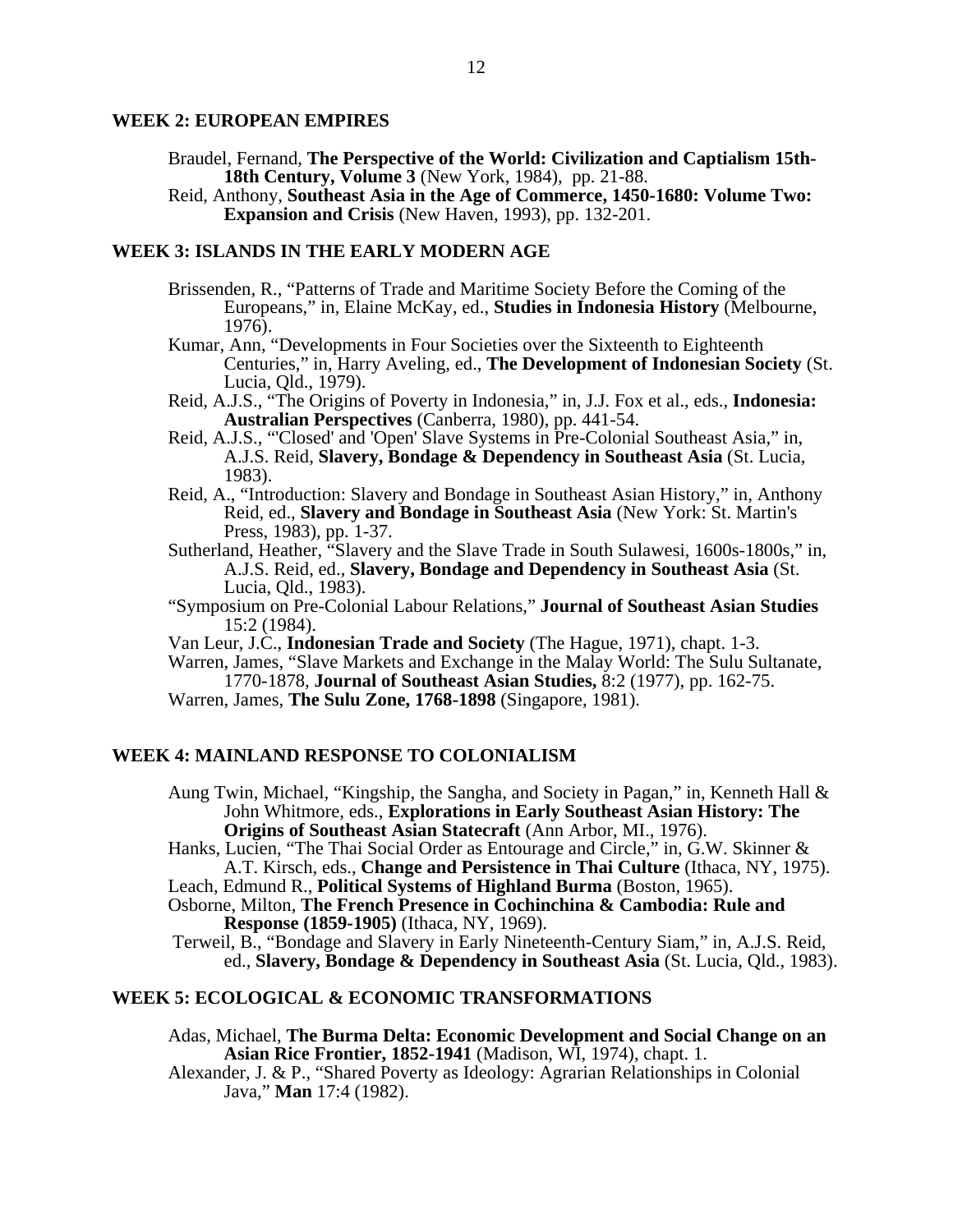- Alexander, J. & P., "Sugar, Rice and Irrigation in Colonial Java," **Ethnohistory** 25 (1978).
- Boomgaard, Peter, "Morbidity and Mortality in Java, 1820-1880: Changing Patterns of Disease and Death," in, Norman Owen, ed., **Death and Disease in Southeast Asia** (Singapore, 1987).
- Breman, Jan, "The Village in Java and the Early Colonial State," **Journal of Peasant Studies** 9:4 (1982).
- Breman, Jan, **Control of Land and Labour in Colonial Java** (Dordrecht, 1983). Chatthip, Nartsupha & Suthy Prasartset, eds., **The Political Economy of Siam, 1851-1910** (Bangkok, 1981), pp. 1-41.
- Elson, Robert E., **Javanese Peasants and the Colonial Sugar Industry** (Kuala Lumpur, 1984).
- Ishii, Yoneo, ed., **Thailand: A Rice-Growing Society** (Honolulu, 1978). Jackson, J.C., **Planters and Speculators: Chinese and European Agricultural Enterprises in Malaya, 1786-1921** (Kuala Lumpur, 1968).
- Khoo, Kay Kim, **The Western Malay States 1850-1873: The Effects of Commercial Development on Malay Politics** (Kuala Lumpur, 1972). Knight, R., "Capitalism and Commodity Productions in Java," in, H. Alavi et al., eds., **Capitalism and Colonial Production** (London, 1982).
- Knight, R., "From Plantation to Padi-field: The Origins of the Nineteenth Century Transformation of Java's Sugar Industry," **Modern Asian Studies** 14:2 (1980).
- Kumar, A., "The Peasantry and the State on Java: Changes of Relationship, Seventeenth to Nineteenth Centuries," in, James Fox et al., eds., **Indonesia: Australian Perspectives** (Canberra, 1980), pp. 577-99.
- Lim, Teck Ghee, **Peasants and Their Agricultural Economy in Colonial Malaya, 1874-1941** (Kuala Lumpur, 1977).
- Owen, Norman, "The Rice Industry of Mainland Southeast Asia, 1850-1914," **Journal of Siam Society** 16:2 (1971).
- Stenson, Michael R., **Class, Race and Colonialism in West Malaysia** (St. Lucia, Queensland, 1980).
- Van Niel, Robert, **Living Conditions of Plantation Workers and Peasants on Java in 1939-1940 by the Coolie Budget Commission** (Ithaca, NY, 1956).
- White, B., "Agricultural Involution and its Critics: Twenty Years After," **Bulletin of Concerned Asian Scholars** 15:2 (1983).
- White, B., "Demand for Labor and Population Growth in Colonial Java," **Human Ecology** 1:3 (1973), pp. 217-36
- Wickberg, Edgar, **The Chinese in Philippine Life** (New Haven, CT, 1965), pp. 45-93.
- Wilson, Constance M., "Ethnic Participation in the Export of Thai Rice, 1885-1890," in, Karl Hutterer, ed., **Economic Exchange and Social Interaction In Southeast Asia** (Ann Arbor, MI, 1977).

#### **WEEK 6: PLANTATION, & PROLETARIAT**

Abeyasekere, S., **Jakarta: A History** (Singapore, 1987).

- Castles, Lance, "The Ethnic Profile of Batavia," **Indonesia** 9 (1967).
- Ingleson, John, **In Search of Justice: Workers and Unions in Colonial Java, 1908- 1926** (Singapore, 1986).
- Ingleson, John, "Worker Consciousness and Labour Unions in Colonial Java," **Pacific Affairs**, 54:3 (1981), pp. 485-502.
- Kartojiro, Sartono, "Agrarian Radicalism in Java: Its Setting and Development," in, Claire Holt, ed., **Culture & Politics in Indonesia** (Ithaca, NY, 1972).
- McGee, T.G., **The Southeast Asian City: A Social Geography of Primate Cities of Southeast Asia** (New York, 1967), pp. 42-75.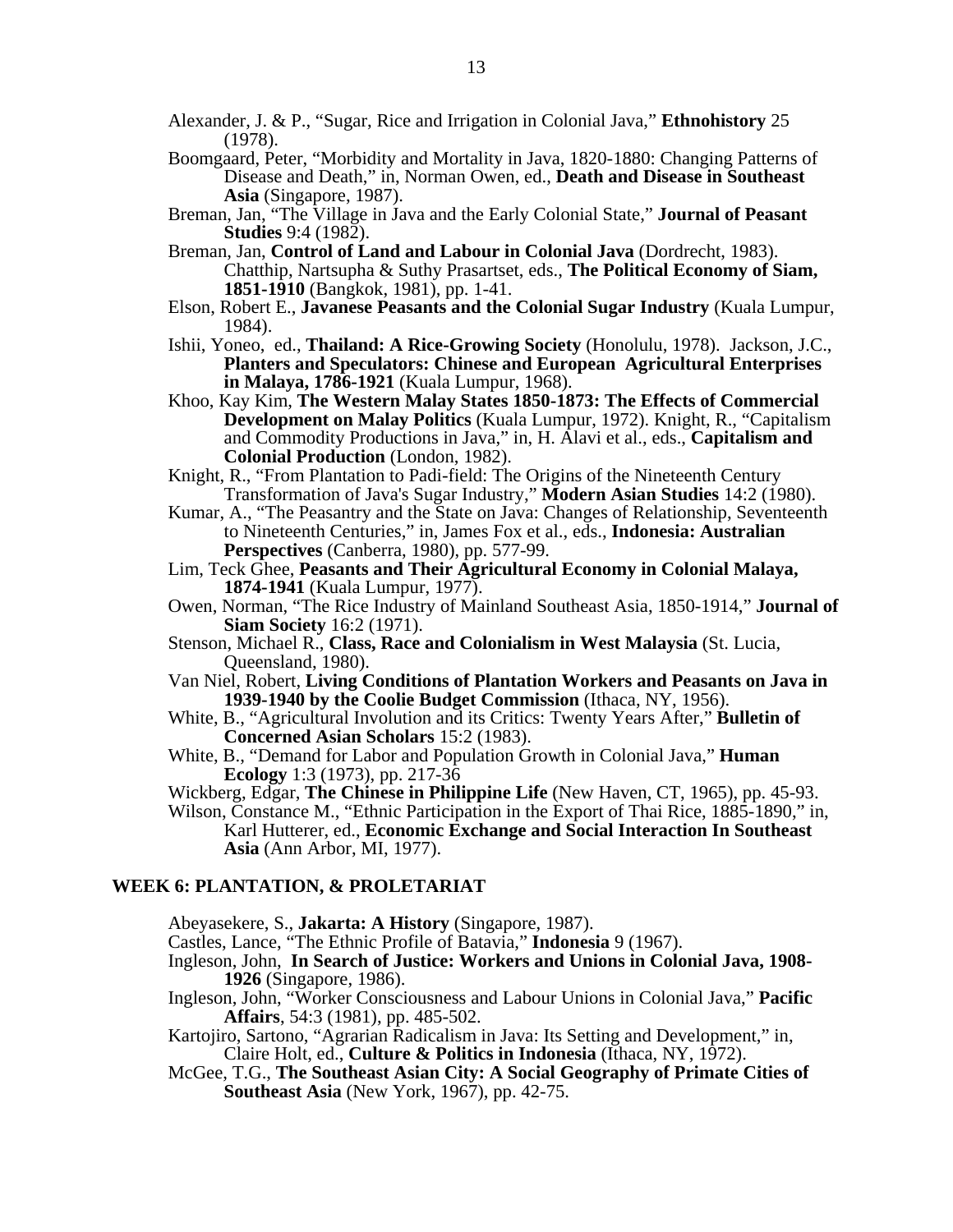- McCoy, Alfred W., "The Iloilo General Strike," **Journal of Southeast Asian Studies** 15 (1984), pp. 330-64.
- McCoy, Alfred, "Culture and Consciousness in a Philippine City," **Philippine Studies** 30 (1982), pp. 157-203.
- McCoy, Alfred W., "A Queen Dies Slowly," in, Alfred McCoy & Ed. C. de Jesus, eds., **Philippine Social History** (Sydney, 1982), pp. 297-360.
- Murphey, Rhoads, "Traditionalism and Colonialism: Changing Urban Roles in Asia," **Journal of Asian Studies** 29:1 (1969), pp. 67-84.
- Stoler, Ann L., **Capitalism and Confrontation in Sumatra's Plantation Belt, 1870- 1979** (New Haven, CT, 1985).
- Warren, James F., **Rickshaw Coolie: A People's History of Singapore, 1880-1940**  (Singapore, 1986).
- Warren, James F., "Living on the Razor's Edge: The Rickshaw men of Singapore Between Two Wars, 1919-1939," **The Bulletin of Concerned Asian Scholars** 16:4 (1984), pp. 38-51.

#### **WEEK 7: HIGH COLONIALISM**

- Brown, Ian G., "British Financial Advisers in Siam in the Reign of King Chulalongkorn," **Modern Asian Studies** 12:2 (1978).
- Butcher, John, **The British in Malaya** (Kuala Lumpur, 1979).
- Bunnag, T., **The Provincial Administration of Siam, 1892-1915** (Kuala Lumpur, 1977). Cushner, Nicholas, **Spain in the Philippines** (Manila, 1971), chapt. 3-5.
- Keyes, Charles F., **Isan: Regionalism in Northeastern Thailand** (Ithaca, NY, 1967), chapt. 2,3. Lev, Daniel, "Colonial Law and the Genesis of the Indonesian State," **Indonesia** 40 (1985).
- McIntyre, W.D., "Britain's Intervention in Malaya," **Journal of Southeast Asian History** 12:3 (1961), pp. 66-69.
- Murashima, E., "The Origin of Modern Official State Ideology in Thailand," **Journal of Southeast Asian Studies**, 19:1 (1988), pp. 80-96.
- Parry, J.H., **Trade and Dominion: European Overseas Empires in 18th Century** (London, 1971), chapt. 5.
- Reed, Robert R., **Colonial Manila** (Berkeley, CA, 1978), chapt. 1,2,4,5.
- Roth, Dennis M., "Church Lands in the Agrarian History of the Tagalog Region," in, Alfred McCoy & Ed. C. de Jesus, eds., **Philippine Social History: Global Trade and Local Transformations** (Honolulu, 1982)**.**
- Sutherland, Heather, "Mestizos as Middlemen? Ethnicity and Access in Colonial Macassar," in, G. Schuttle & H. Sutherland, eds., **Papers of the Dutch-Indonesian Historical Conference, 1980** (Leiden, 1982).
- Tate, D.M., **The Making of Modern Southeast Asia Volume 1: The European Conquest** (Kuala Lumpur, 1971).
- Van Leur, J.C., **Indonesian Trade and Society** (The Hague, 1955).
- Vickery, Michael, "Thai Regional Elites and the Reforms of King Chulalongkorn," **Journal of Asian Studies** 29:4 (1970), pp. 863-81.
- Warren, James, **The North Borneo Chartered Company's Administration of the Bajau, 1878-1909** (Athens, OH, 1971).

Wyatt, David K., **The Politics of Reform in Thailand** (New Haven, CT, 1969).

#### **WEEK 8: ORIGINS OF NATIONALISM**

Abyasekere, Susan, "Partai Indonesia Raja, 1936-1942: A Study in Cooperative Nationalism," **Journal of Southeast Asian Studies** 3:2 (1972), pp. 262-76.

Allen, J. de V., "The Malayan Civil Service, 1874-1941," **Comparative Studies in Society & History** 12 (1970), pp. 149-78.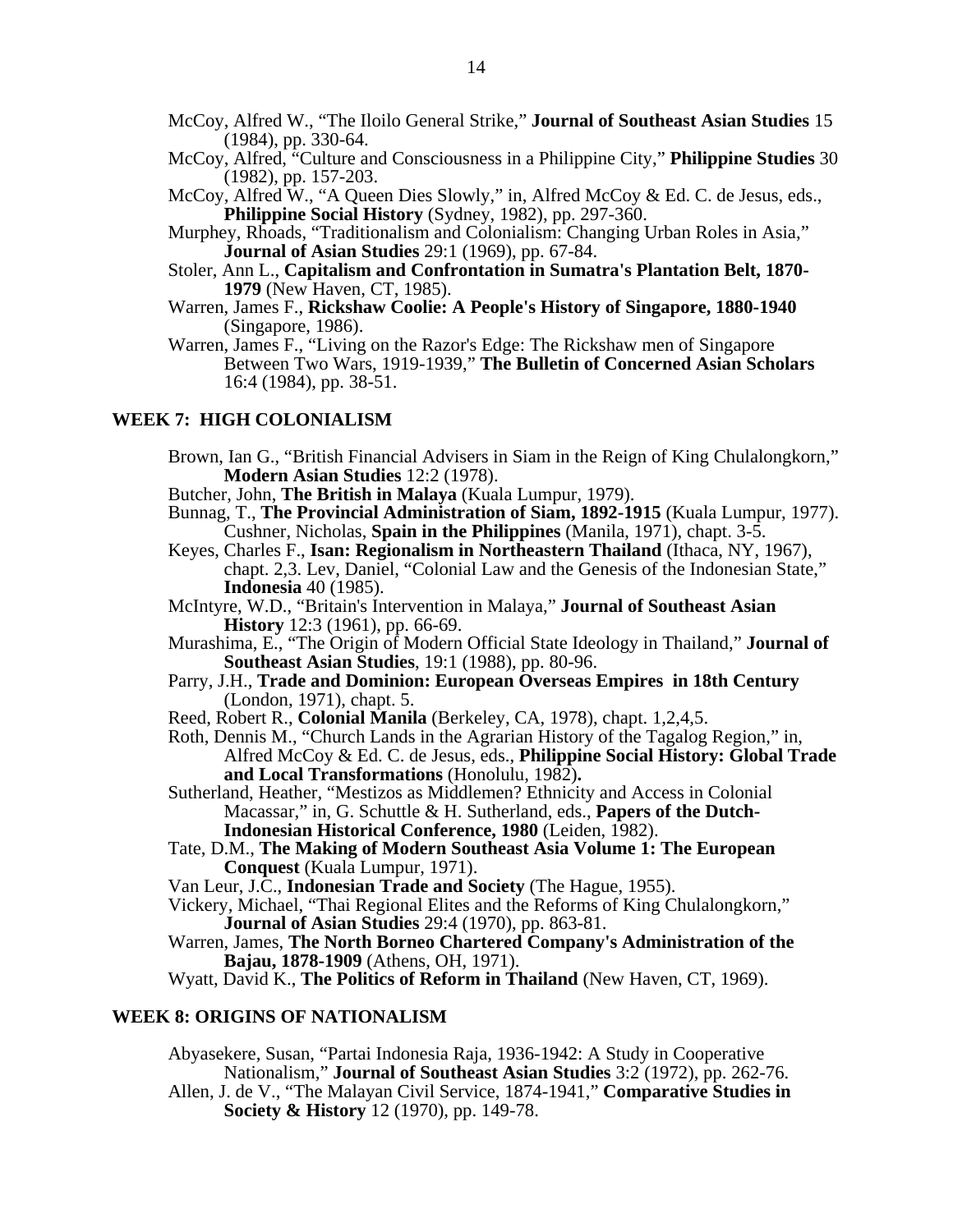- Anwar, R., "Islam and Politics in Indonesia," in, Robert Tilman, ed., **Man, State and Society in Contemporary Southeast Asia** (New York, 1969).
- Benda, Harry, "Indonesian Islam under the Japanese Occupation, 1945-46," **Pacific Affairs** 28:4 (1955).
- Cook, M., **The Constitutionalist Party in Cochinchina** (Melbourne, 1977), chapt. 1.
- Cullinane, Michael, "The Changing Nature of the Cebu Urban Elite in the 19th Century," in, Alfred McCoy & Ed. C. de Jesus, eds., **Philippine Social History** (Honolulu, 1982), pp. 251-96.
- De la Costa, Horacio, "The Formative Century, 1760-1860," **Asia and the Philippines**  (Manila, 1967), pp. 66-80.
- Emerson, Rupert, **Malaysia: A Study in Direct and Indirect Rule** (Kuala Lumpur, 1964).

Geertz, Clifford, **Islam Observed** (New York, 1980). Geertz, Clifford, **The** 

- **Interpretation of Cultures: Selected Essays** (New York, 1973), chapt. 6.
- Geertz, Clifford, **The Religion of Java** (Glencoe, IL, 1961), pp., 121-47.
- Ishii Yoneo, **Sangha, State and Society: Thai Buddhism in History** (Honolulu, 1985).
- Johns, A.H., "Islam in Southeast Asia: Reflections and New Directions," **Indonesia** 19 (1975), pp. 33-56.
- Kirsch, A. Thomas, "Modernizing Implications of 19th-Century Reforms in the Thai Sangha," in, Bardwell L. Smith, ed., **Religion and Legitimation of Power in Thailand, Laos, and Burma** (Chambersburg, PA., 1978).
- Larkin, John, **The Pampangans** (Berkeley, CA, 1972), chapt. 2, 3, 4.
- McCoy, Alfred W., "The Philippines--Independence Without Decolonisation," in, Robin Jeffrey, ed., **Asia: The Winning of Independence** (London, 1981), pp. 23-65.
- May, Glenn A., **Social Engineering in the Philippines** (Westport, CT, 1980), pp. 3-38.
- McVey, Ruth, "The Beambtenstaat in Indonesia," in, B. Anderson & A. Kahin, eds., **Interpreting Indonesian Politics: Thirteen Contributions to the Debate**  (Ithaca, NY, 1982).
- Osborne, Milton, **The French Presence in Cochinchina & Cambodia: Rule and Response (1859-1905)** (Ithaca, NY, 1969).
- Reid, A.J.S., "Nineteenth Century Pan-Islam in Indonesia & Malaysia," **Journal of Asian Studies** 26 (1967).
- Ricklefs, M.C., "Six Centuries of Islamization in Java," in, N. Levitzion, ed., **Conversion to Islam** (New York, 1979).
- Schumacher, John, **Revolutionary Clergy** (Manila, 1981), chapt. 1, 2, 3. Smith, Ralph B., "Bui Quang Chieu and the Constitutionalist Party in French Cochinchina,

1917-30," **Modern Asian Studies** 3:2 (1969), pp. 131-150.

- Suksamran, Somboon , **Buddhism and Politics in Thailand** (Singapore, 1982). Suksamran, Somboon, **Political Buddhism in Southeast Asia: The Role of the Sangha in the Modernization of Thailand** (New York, 1976).
- Van Niel, Robert, **The Emergence of the Modern Indonesia Elite** (The Hague, 1970), pp. 4-30.

Werner, Jane S., **Peasant Politics and Religious Sectarianism** (New Haven, CT., 1981). Wertheim, W.F., **Indonesian Society in Transition** (The Hague, 1964).

Wickberg, Edgar, **The Chinese in Philippine Life** (New Haven, CT, 1965), chapt. 3, 5.

#### **WEEK 9: MODERN NATIONALIST MOVEMENTS**

Agoncillo, Teodoro, **Revolt of the Masses** (Quezon City, 1956), chapt. 1-4,16. Batson, Ben, **The End of Absolute Monarchy in Siam** (Singapore, 1984). Cullinane, Michael, "Playing the Game: The Rise of Sergio Osmena," in, Ruby Paredes, ed., **Philippine Colonial Democracy** (New Haven, CT., 1989), pp. 70-113.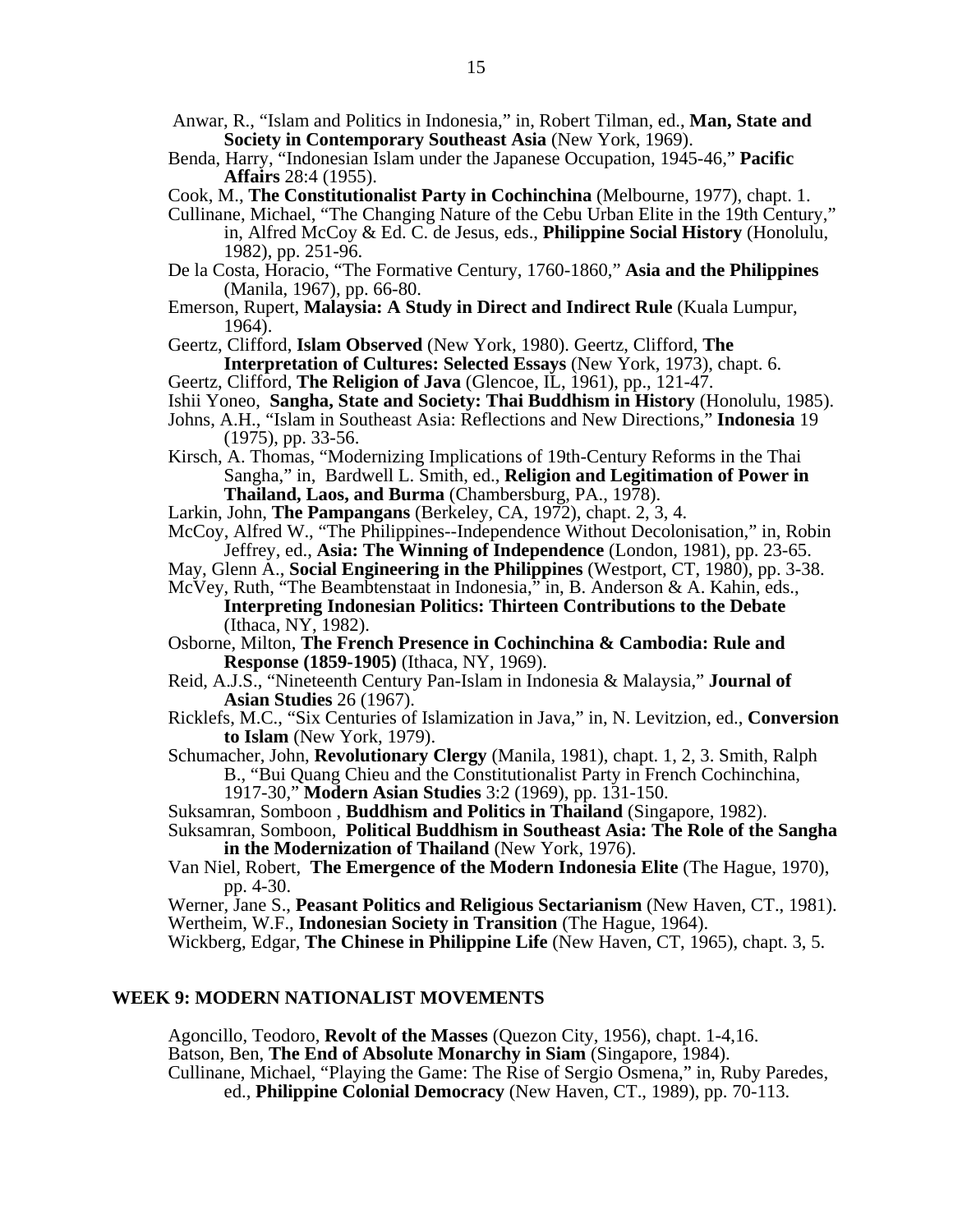- Cullinane, Michael, "The Politics of Collaboration in Tayabas Province," in, Peter Stanley, ed., **Reappraising an Empire** (Cambridge, MA., 1984), pp. 59-84.
- Fast, J. & Richardson, J., **Roots of Dependency** (Quezon City, 1979), pp. 37-65.
- Ileto, Reynaldo, "Orators and the Crowd," in, Peter Stanley, ed., **Reappraising an Empire,** (Cambridge, MA., 1984), pp. 85-114.
- Ingleson, John, **The Road to Exile: The Indonesian Nationalist Movement, 1927-1934**  (Singapore, 1974).
- Guerrero, Milagros, "The Provincial and Municipal Elites of Luzon During the Revolution, 1898-1902," in, Alfred McCoy & Ed. C. de Jesus, **Philippine Social History** (Honolulu, 1982), 155-90.
- Paredes, Ruby R., "The Origins of National Politics," in, Ruby Paredes, ed., **Philippine Colonial Democracy** (New Haven, CT, 1989), pp. 41-69.
- Roff, William R., **The Origins of Malay Nationalism** (New Haven, CT, 1967).
- Schumacher, John, **The Propaganda Movement, 1880-1895** (Manila, 1973), chapt. 1,2,5,14.
- Soenarno, Raden, "Malay Nationalism 1869-1941," **Journal of Southeast Asian History** 10:2 (1969), pp. 344-54.
- Stanley, Peter, **A Nation in the Making** (Cambridge, MA. 1974), pp. 51-138.
- Van Niel, Robert, **The Emergence of the Modern Indonesian Elite** (The Hague, 1970), pp. 31-100.
- Wertheim, W.F. & The Siauw Giap, "Social Change in Java, 1900-1930," **Pacific Affairs**  35 (1962), pp. 223-47.

#### **WEEK 10: WORLD WAR II & JAPANESE OCCUPATION**

Batson, Ben, "Siam and Japan: The Perils of Independence," in, Alfred McCoy, ed., **Southeast Asia Under Japanese Occupation** (New Haven, CT., 1980).

- Benda, Harry, **The Crescent and the Rising Sun** (The Hague, 1958), chapt. 1.
- Benda, Harry, "The Structure of Southeast Asian History: Some Preliminary Observations, **Journal of Southeast Asian History** 3 (1962), pp. 106-38.
- Guyot, Dorothy, "The Burma Independence Army: A Political Movement in Military Garb," in, Josef Silverstein, ed., **Southeast Asia in World War II: Four Essays**  (New Haven, CT, 1966), pp. 51-65.
- Kesetsiri, Charnvit, "The First Phibun Government and its Involvement in World War II," **Journal of The Siam Society** 62:2 (1974), pp. 25-88.
- Marr, David, "World War II and the Vietnamese Revolution," in, Alfred McCoy, ed., **Southeast Asia Under Japanese Occupation** (New Haven, CT., 1980).
- McCoy, Alfred, "'Politics by Other Means': World War II in the Western Visayas, Philippines," in, A. McCoy, ed., **Southeast Asia Under Japanese Occupation**  (New Haven, CT., 1980), pp. 191-245.
- Numnonda, Thamsook, "Pibul Songkram's Thai Nation-Building Programme During the Japanese Military Presence, 1941-1945," **Journal of Southeast Asian Studies** 9:2 (1978), pp. 234-47.
- Reid, A.J.S., "The Japanese Occupation and Rival Indonesian Elites: Northern Sumatra in 1942," **Journal of Asian Studies** 25 (1975), pp. 49-61.
- Steinberg, David J., **Philippine Collaboration in World War II** (Ann Arbor, MI, 1967), chapt. 2,3,6,7,9.
- Truong Buu Lam, "Japan and the Disruption of the Vietnamese Nationalist Movement," in, Walter Vella, ed., **Aspects of Vietnamese History** (Honolulu, 1973).

#### **WEEK 11: NATIONAL REVOLUTIONS**

Anderson, Benedict, "The Cultural Factors in the Indonesian Revolution," **Asia** 20 (1970- 71), pp. 48-65.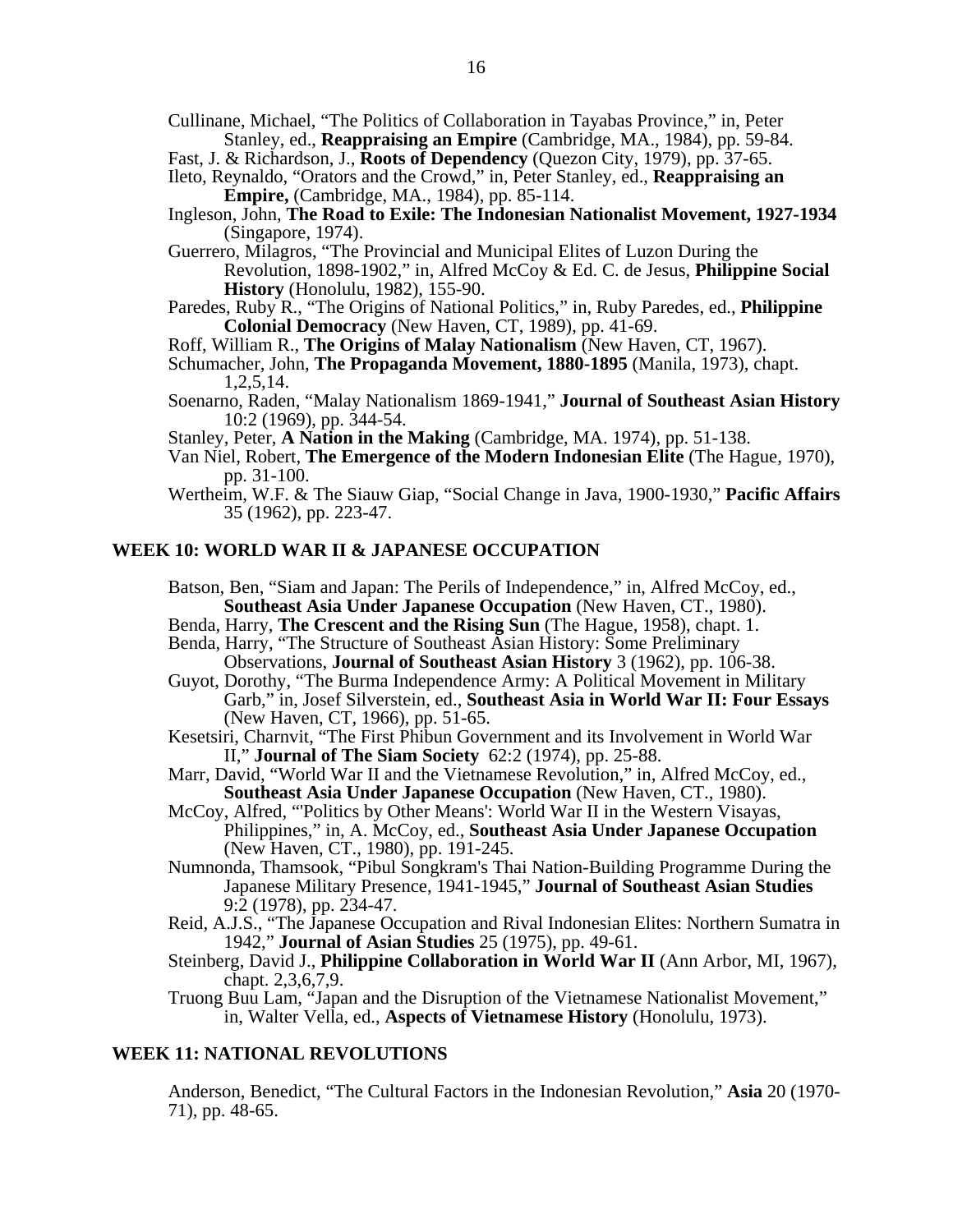- Duiker, William J., **The Communist Road to Power in Vietnam** (Boulder, CO, 1981), chapt. 1-3.
- Kahin, A., ed., **Regional Dynamics of the Indonesian Revolution** (Hawaii, 1985).
- Kahin, A., "Some Preliminary Observations on West Sumatra during the Revolution," **Indonesia** 18 (1974), pp. 77-118.
- Kahin, George, **Nationalism and Revolution in Indonesia** (Ithaca, NY, 1952).
- Lucas, Anton, "Social Revolution in Pamalang, Central Java, 1945," **Indonesia** 24 (1977), pp. 87-122.
- Pluvier, J.M., **Southeast Asia from Colonialism to Independence** (Kuala Lumpur, 1974).
- Reid, A.J.S., **Blood of the People** (Kuala Lumpur, 1979).
- Reid, A.J.S., **The Indonesian Revolution** (Melbourne, 1974).
- Short, A., "Communism and the Emergency," in, Wang Gungwu, ed., **Malaysia**  (London, 1964).
- Smail, John, **Bandung in the Early Revolution** (Ithaca, NY, 1964).
- Van Niel, Robert, "From Netherlands East Indies to Republic of Indonesia, 1900-1945," in, Harry Aveling, ed., **The Development of Indonesian Society** (St. Lucia, Qld., 1979), pp. 106-65.

#### **WEEK 12: COMMUNISM IN SOUTHEAST ASIA**

- Benda, Harry & McVey, Ruth, eds., **The Communist Uprisings of 1926-1927 in Indonesia: Key Documents** (Ithaca, NY, 1960).
- Duiker, William J., **The Communist Road to Power in Vietnam** (Boulder, 1981).
- Elson, Robert, "Cane Burning in Pasuruan Area: An Expression of Social Discontent," in, Anrooji et al., eds., **Between People and Statistics** (The Hague, 1979).
- Ishii Yoneo, "A Note on Buddhist Millenarian Revolts in Northeastern Siam," **Journal of Southeast Asian Studies** 6:2 (1975).
- Hindley, D., **The Communist Party of Indonesia, 1951-1963** (Berkeley, CA, 1965).
- Khoo Kay Kim, "Malay Society, 1974-1920," **Journal of Southeast Asian Studies** 5:2 (September 1974), pp. 179-98.
- Kahn, Joel, "Peasant Political Consciousness in West Sumatra: A Reanalysis of the Communist Uprising of 1927," in, Andrew Turton & Shigeharu Tanabe, **History and Peasant Consciousness in South East Asia** (Osaka, 1984), pp. 293-326.
- Kartojiro, Sartono & Lukas, Anton, "Banditry and Social Change in Java," in, Sartono Kartojiro, **Modern Indonesia: Tradition and Transformation** (Yogyakarta, 1984).
- McVey, Ruth T., **The Rise of Indonesian Communism** (Ithaca, NY, 1965).
- Mortimer, Rex, "Traditional Modes and Communist Movements: Change and Protest in Indonesia," in, J.W. Lewis, ed., **Peasant Rebellion and Communist Revolution in Asia** (Stanford, CA, 1974).
- Mortimer, Rex, **Indonesian Communism Under Sukarno** (Ithaca, NY, 1974).
- Nartsupha, Chatthip, "The Ideology of 'Holy Men' Revolts in North East Thailand," in, Andrew Turton & Shigeharu Tanabe, eds., **History and Peasant Consciousness in South East Asia** (Osaka, 1984), pp. 111-34.
- Oki, Akira, "The Dynamics of Subsistence Economy in West Sumatra," in, Andrew Turton & Shigeharu Tanabe, eds., **History and Peasant Consciousness in Southeast Asia** (Osaka, 1984), pp. 267-92.
- Onghokham, "The Jago in Colonial Java, Ambivalent Champion of the People," in, Andrew Turton & Shigeharu Tanabe, eds., **History and Peasant Consciousness in South East Asia** (Osaka, 1984), pp. 327-44.
- Popkin, Samuel L., **The Rational Peasant** (Berkeley, CA, 1979). Sartono, Karotjiro, "Agrarian Radicalism in Java: Its Setting and Development," in, Claire Holt, ed., **Culture and Politics in Indonesia** (Ithaca, NY, 1972).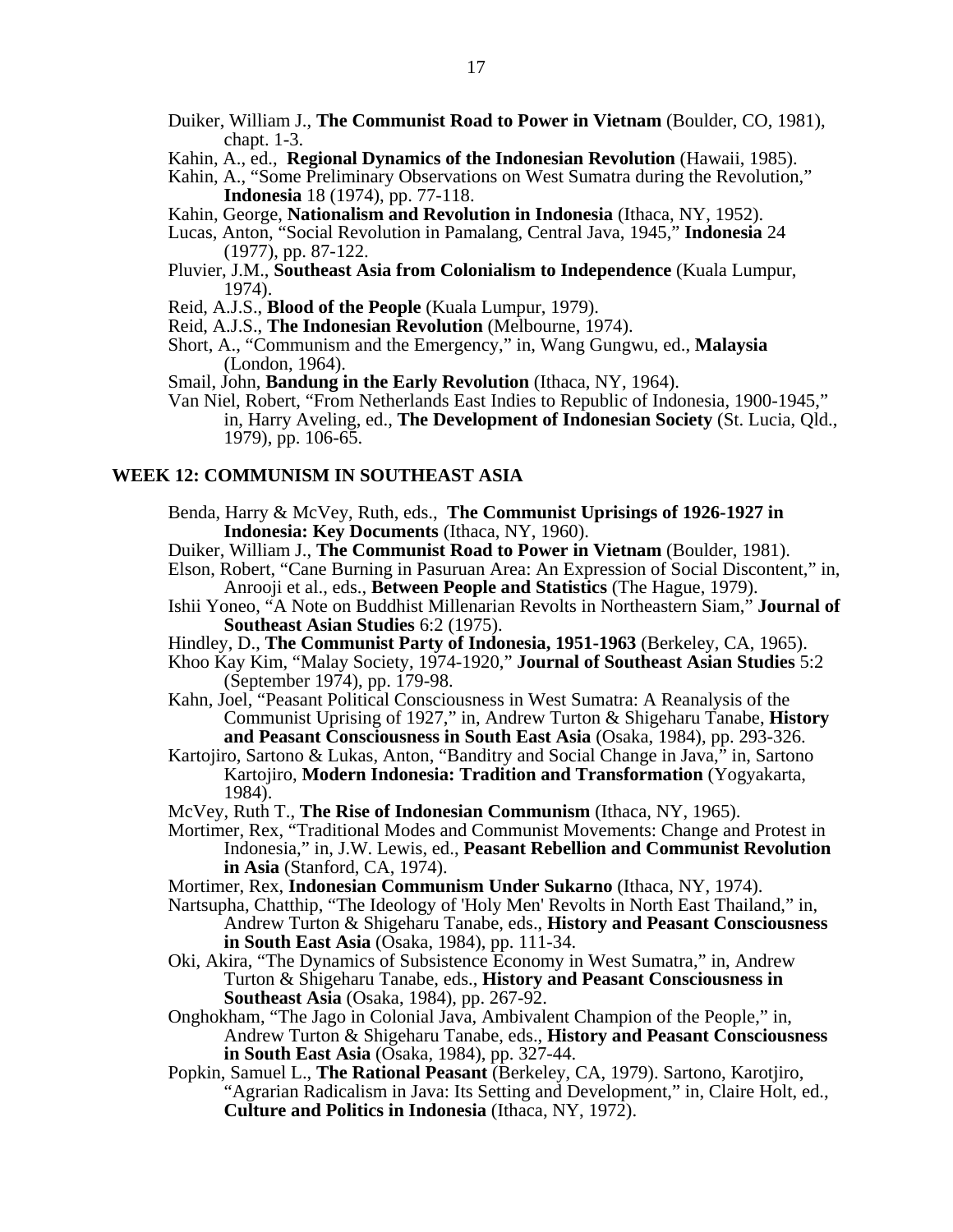Scott, James & Kerkvliet, Ben, "The Politics of Survival: Peasant Responses to 'Progress' in Southeast Asia," **Journal of Southeast Asian Studies** 4:2 (1973), pp. 241-68.

- Scott, James, "Patron-Client Politics and Political Change in Southeast Asia," **American Political Science Quarterly** 66:1 (1972).
- Schrieke, B.J.O., "The Causes and Effects of Communism on the West Coast of Sumatra," in, B. Schrieke, **Indonesian Sociological Studies, Part I** (The Hague, 1955), pp. 83-166.
- Stenson, Michael, **Repression and Revolt: The Origins of the 1948 Communist Insurrection in Malaya and Singapore** (Athens, Ohio, 1969).
- Tanabe, Shigeharu, "Ideological Practice in Peasant Rebellions: Siam at the Turn of the Twentieth Century," in, Andrew Turton & Shigeharu Tanabe, eds., **History and Peasant Consciousness in South East Asia (Osaka, 1984), pp. 75-110.**

#### **WEEK 13: DECLINE OF DEMOCRACY**

- Anderson, Benedict & Kahin, A., eds., **Interpreting Indonesia Politics: Thirteen Contributions to the Debate** (Ithaca, NY, 1982).
- Anderson, Benedict R., **A Preliminary Analysis of the October 1, 1965 Coup in Indonesia** (Ithaca, NY, 1971).
- Benda, Harry, "Decolonization in Indonesia: The Problem of Continuity and Change," **Continuity and Change in Southeast Asia: Collected Journal Articles of Hary J. Benda** (New Haven, 1972), pp. 205-20.
- Bonner, Ray, **Waltzing with a Dictator** (New York, 1987), pp. 253-312.
- Crouch, Harold, "Another Look at the Indonesian 'Coup'," **Indonesia** 15 (1973).
- Feith, Herb, **The Decline of Constitutional Democracy in Indonesia** (Ithaca, NY, 1962).
- Feith, Herb, "Indonesia," in, George Kahin, ed., **Government and Politics of Southeast Asia** (Ithaca, NY, 1963).
- Feith, Herb, "The Dynamics of Guided Democracy," in, Ruth McVey, ed., **Indonesia**  (New Haven, CT, 1963).
- Hindley, D., "Alirans and the Fall of the Old Order," **Indonesia** 9 (1970), pp. 23-66.
- Hindley, D., "Political Power and the October, 1965 Coup in Indonesia," **Journal of Asian Studies** 25:2 (1967), pp. 237-49.
- Lyon, Margo L., **Bases of Conflict in Rural Java** (Berkeley, CA, 1970).
- Keyes, Charles F., **Isan: Regionalism in Northeastern Thailand** (Ithaca, NY, 1967).
- McCoy, Alfred W. "The Historiography of State & Family in the Philippines," in, Alfred W. McCoy, ed., **An Anarchy of Families: State and Family in the Philippines**  (Manila: Ateneo University Press, 1993), pp. 1-32.
- Prizzia, Ross, **Thailand in Transition: The Role of Oppositional Forces** (Honolulu, 1985), chapt. 2,3.
- Riggs, Fred W., **Thailand: The Modernization of Bureaucratic Polity** (Honolulu, 1966).
- Sidel, John T., **Capital Coercion, and Crime** (Stanford, 1999), pp. 1-22.
- Stauffer, Robert, "Philippine Corporatism: A Note on the New Society," **Asian Survey** 17 (1977), pp. 393-407.
- Stauffer, Robert B. "The Philippine political economy: (dependent) state capitalism in the corporatist mode," in, Richard Higgott & Richard Robison, eds., **Southeast Asia: Essays in the Political Economy of Structural Change** (London, 1985), pp.  $241 - 59.*$
- Wurfel, David, **Filipino Politics: Development and Decay** (Ithaca, 1988), pp. 1-23.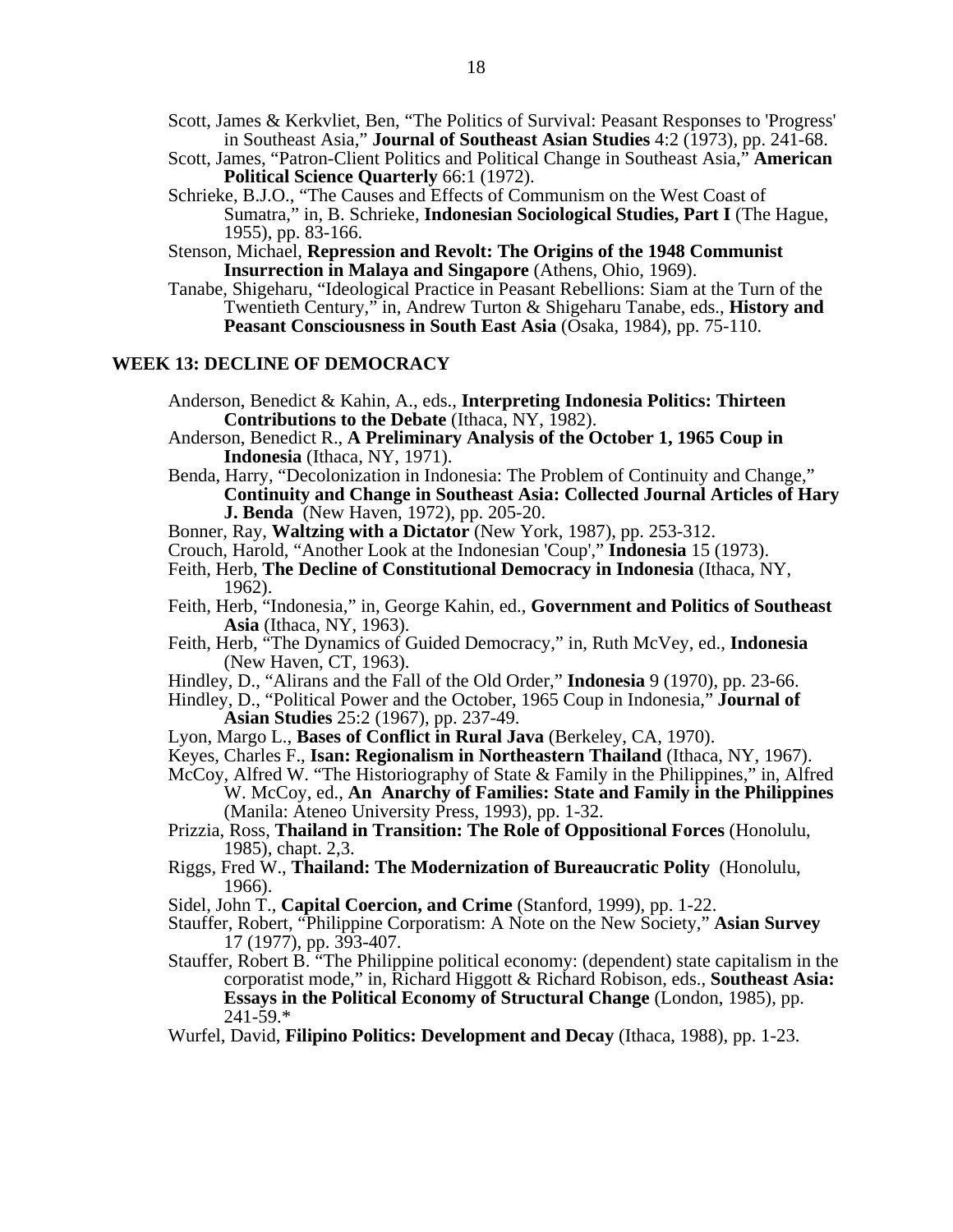#### **WEEK 14: DICTATORSHIP**

- Adriano, Fermin, "A Critique of the 'Bureaucratic Authoritarian' State Thesis: The Case of the Philippines," **Journal of Contemporary Asia** 14:4 (1984).
- Anderson, Benedict & Ruchira Mendiones, eds. and trans., **In the Mirror: Literature and Politics in Siam in the American Era** (Bangkok, 1985), pp. 1-40.
- Anderson, Benedict, "Withdrawal Symptoms: Social and Cultural Aspects of the October 6 Coup," **Bulletin of the Concerned Asian Scholars** 9:3 (1977).
- Bonner, Raymond, **Waltzing With a Dictator** (New York, 1987), pp. 313-444.
- Chaloemtiarana, Thak, **Thailand: The Politics of Despotic Paternalism** (Bangkok, 1979), chapt. 4,5,6.
- Chandler, David, **A History of Cambodia** (Boulder, CO, 1983).
- Crouch, Harold, **The Army and Politics in Indonesia** (Ithaca, NY, 1978).
- Elliott, D., **Thailand: Origins of Military Rule** (London, 1978).
- Hewison, Kevin J., "The state and capitalist development in Thailand," in, Richard Higgott & Richard Robison, eds., **Southeast Asia: Essays in the Political** 
	- **Economy of Structural Change** (London, 1985), pp. 266-293.
- Jenkins, D., **Suharto and His Generals: Indonesian Military in Politics, 1975-1983**  (Ithaca, NY, 1984).
- Karnow, Stanley, **In Our Image: America's Empire in the Philippines** (New York, 1989), pp. 356-88.
- Keyes, Charles F., "Political Crisis and Militant Buddhism in Contemporary Thailand," in, Bardwell L. Smith, ed., **Religion and Legitimation of Power in Thailand, Laos, and Burma** (Chambersburg, PA, 1978).
- Kiernan, Ben, **How Pol Pot Came to Power** (London, 1985).
- Liddle, William R., "Suharto's Indonesia: Personal Rule and Political Institutions," **Pacific Affairs** 58:1 (1985).
- Liddle, William R., "Regime: The New Order," in, Donald K. Emmerson, ed., **Indonesia Beyond Suharto: Polity Economy Society Transition** (Armonk, 1999), pp. 39- 70.
- Lim Mai Hui, "Contradictions in the Development of Malay Capital: State, Accumulation and Legitimation," **Journal of Contemporary Asia** 15:1 (1985), pp. 37-63.
- Neher, Clark D., **Modern Thai Politics** (Cambridge, MA, 1979).
- Paget, Roger K., "The Military in Indonesian Politics: The Burden of Power," **Pacific Affairs** 40:3-4 (1967-68), pp. 294-314.
- Palmier, L., "The 30 September Movement in Indonesia," **Modern Asian Studies** 5:1 (1971), pp. 1-20.
- Race, Jeffrey, "The Political Economy of the New Order in Indonesia in a Comparative Regional Perspective," in, James Fox et al., eds., **Indonesia: Australian Perspectives** (Canberra, 1980), pp. 699-709.
- Reynolds, Craig J., **Thai Radical Discourse: The Real Face of Thai Feudalism Today**   $U_{\text{B}}$ ,  $U_{\text{H}}$ ,  $V_{\text{B}}$ ,  $V_{\text{B}}$ ,  $V_{\text{B}}$ ,  $V_{\text{B}}$ ,  $V_{\text{B}}$ ,  $V_{\text{B}}$ ,  $V_{\text{B}}$
- Robison, Richard, **Indonesia: The Rise of Capital** (Sydney, 1986).
- Robison, Richard, "Towards a Class Analysis of the Indonesian Military Bureaucratic State," **Indonesia** 25 (1978).
- Robison, Richard, "Class, capital and the state in New Order Indonesia," in, Richard Higgott & Richard Robison, eds., **Southeast Asia: Essays in the Political Economy of Structural Change** (London, 1985), pp. 295-335.
- Scott, Jim, "Everyday forms of Peasant Resistance," in, James Scott & Benedict Kerkvliet, eds., **Everyday Forms of Peasant Resistance in South-East Asia**  (London, 1986), pp. 5-35
- Scott, James C., **Weapons of the Weak: Everyday Forms of Peasant Resistance** (New Haven, CT, 1985), chapt. 4,7,8.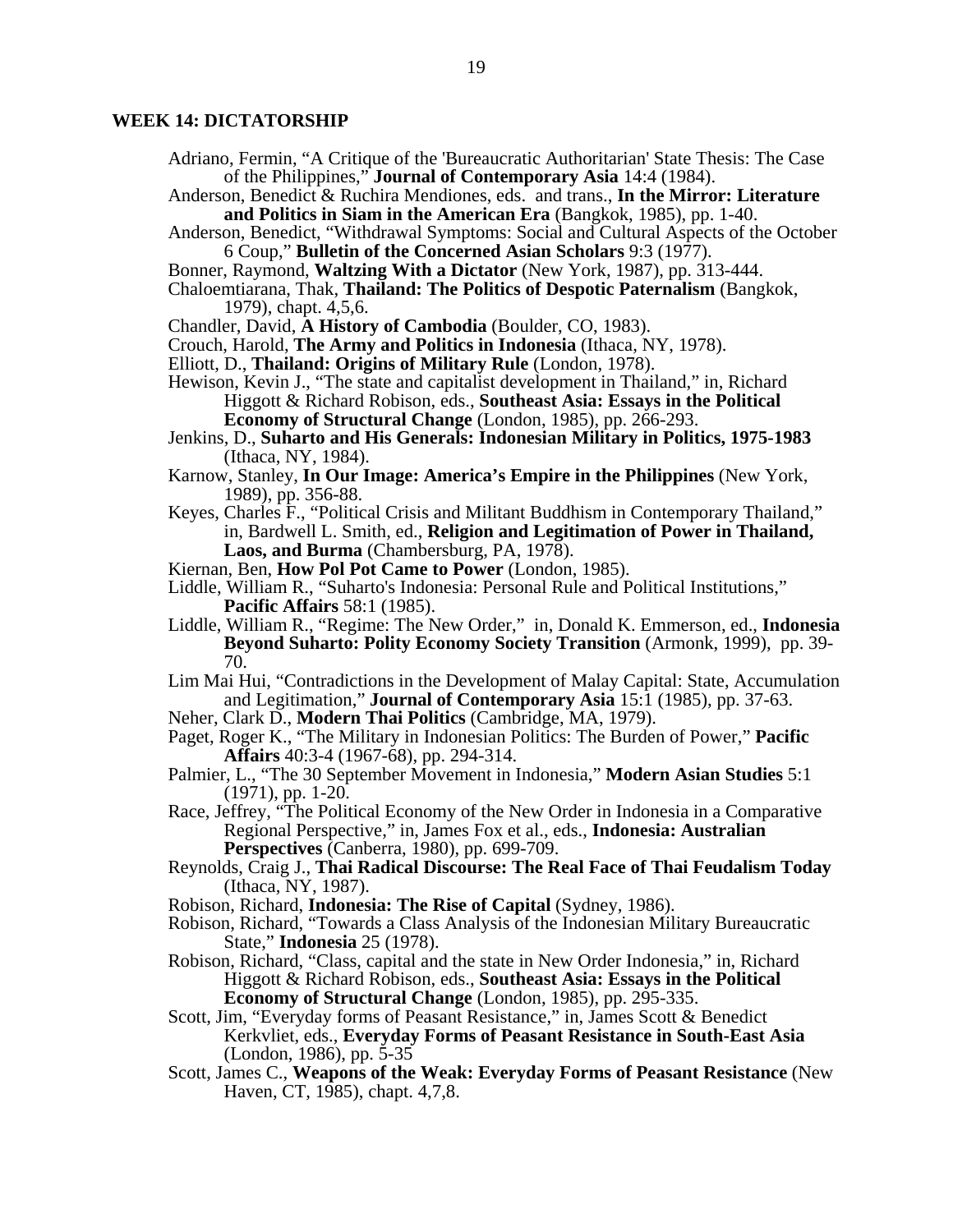Stauffer, Robert B., "The Political Economy of Refeudalization," in, David A. Rosenberg, ed., **Marcos and Martial Law in the Philippines** (Ithaca, NY, 1979), pp. 180-218.

- Vatikiotis, Michael R. J., **Indonesian Politics under Suharto** (London, 1993), pp. 1-31, 32-59.
- Wertheim, W.F., "Indonesia Before and After the Untung Coup," **Pacific Affairs** 39:1-2 (1966), pp. 115-27.
- Wilson, David A., "The Military in Thai Politics," in, Robert Tilman, ed., **Man, State and Society in Southeast Asia** (New York, 1969).
- Wurfel, David, **Filipino Politics: Development and Decay** (Ithaca, NY, 1988).
- Zakaria Haji Ahmad & Harold Crouch, eds., **Military-Civilian Relations in Southeast Asia** (Singapore, 1985).

#### **WEEK 15: PEOPLE POWER**

Anderson, Benedict, "Murder and Progress in Modern Siam," **The Spectre of Comparisons: Nationalism, Southeast Asia and the World** (London, 1998), pp. 174-91.

Callahan, William, **Imagining Democracy: Reading "The Events of May" in Thailand** (Singapore: Institute of Southeast Asian Studies, 1998), pp. 35-73.

Jones, Greg R., **Red Revolution: Inside the Philippine Guerrilla Movement** (Boulder, 1989), pp. 145-63.

Simons, Lewis M., **Worth Dying For** (New York, 1987), pp. 203-55.

Youngblood, Robert L., **Marcos Against the Church: Economic Development and Political Repression in the Philippines** (Ithaca, 1990), pp. 172-203.

Zenzie, Charles U., "Indonesia's New Political Spectrum," **Asian Survey** 39, no. 2 (March 1999), pp. 243-64.

#### **IV. ESSAY TOPICS:-**

1.) Analyze the impact of export agriculture upon the emergence of the modern Filipino elite in the 19th and 20th centuries.

2.) Discuss the historical causality of the outbreak and defeat of the Philippine Revolution of 1896.

3.) Explain the factors underlying the Filipinos unique allegiance to its colonial power, the United States, during World War II.

4.) Would you agree with Benedict Kerkvliet that the Huk peasant rebellion after World War II can be traced largely to the decline of patron-client relations, or did it spring from more complex factors?

5.) Assess the impact of American colonialism upon Philippine society and politics.

6.) Analyze the impact of the culture system upon Java in the 19th and early 20th centuries.

7.) Explain the rise of secular nationalism in Indonesia before and during World War II, and assess its success in achieving its goals.

8.) Explain the impact of the Japanese occupation on Indonesia in terms of social, economic and political change.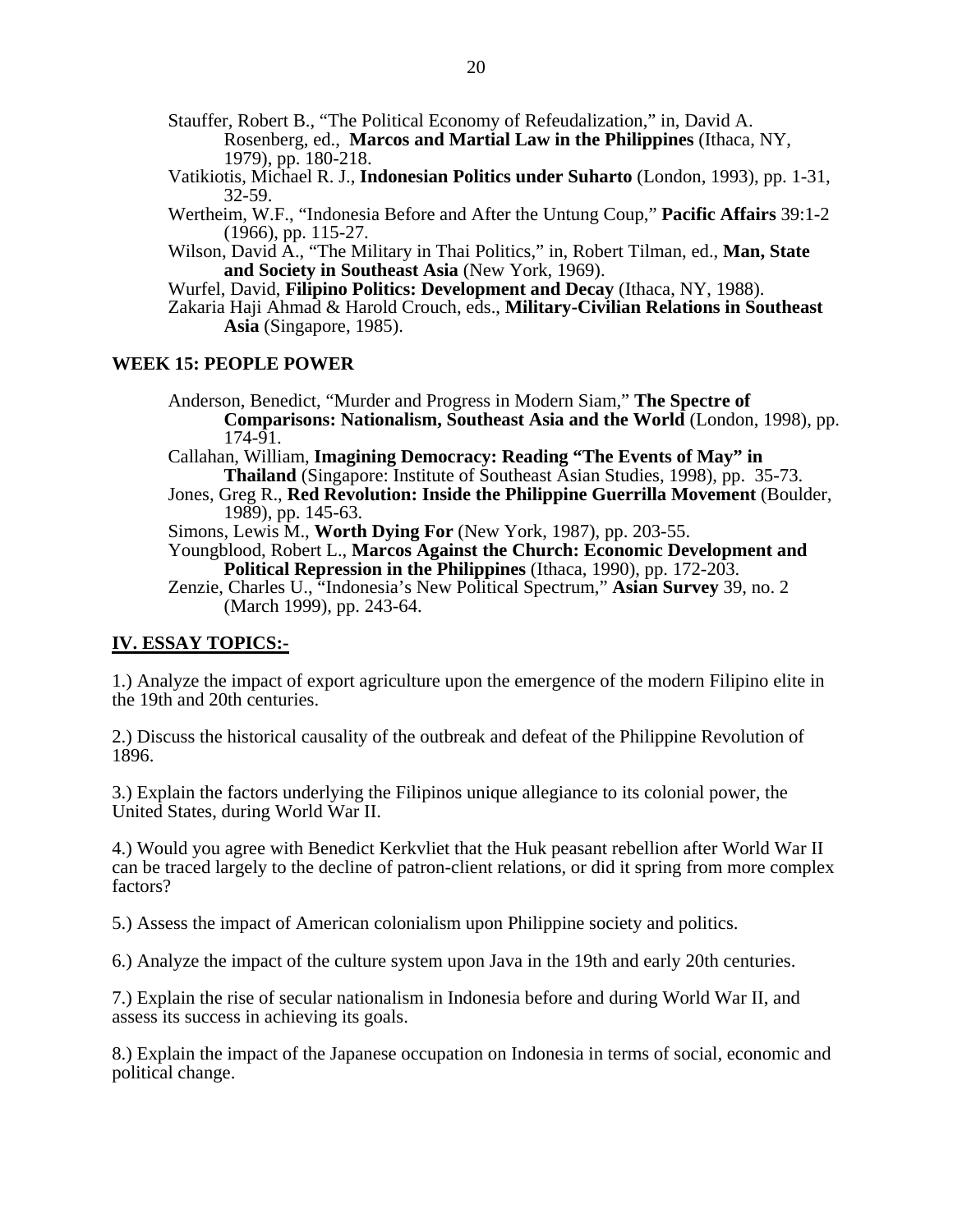9.) Analyze the factors underlying Indonesia's m ove from parliamentary democracy to military dictatorship in the two decades after World War II.

10.) Can the events of September 1965 in Indonesia be interpreted as a failed communist coup?

11.) Analyze the reasons for the failure of armed communist uprisings by the Malayan Communist Party and the Philippine Huks.

12.) Would it be correct to style Thailand's Chakri dynasty from 1782 to 1850 as a typical Hindu-Buddhist mainland Southeast Asian state?

13.) Is it right to call Mongkut (1851-1868) a "modern" monarch in contrast to his predecessors?

14.) In what sense did the reforms of King Chulalongkorn lead to the "Revolution" of 1932?

15.) Why did the military dominate the Thai government from the 1930s to the 1970s?

16.) Were pre-colonial states in Southeast Asia "feudal," "oriental despotisms," "segmental states" or something else?

17.) Drawing evidence from two or more countries and using appropriate theory, analyze the impact of colonial rule on the evolution of the modern Southeast Asian state since World War II.

18.) Compare the conditions of slavery in Siam with those in the Sulu Sultanate.

19.) Compare the character of nationalist opposition to colonialism in any two Southeast Asian colonies.

20.) Compare the reasons for the failure of the communist parties in postwar Indonesia and the Philippines.

21.) Analyze the difference in the impact of export agriculture upon peasant societies in Central Luzon and Lower Burma.

22.) In what way did the Japanese occupation during World II transform Southeast Asian political history? Draw your evidence from across the region, or compare any two or three countries.

23.) Compare the economic and political impact of Dutch colonialism on Indonesia with Spanish and American colonialism upon the Philippines.

24.) Explain the persistence of authoritarian rule in Indonesia, the Philippines, and Thailand.

25.) Compare the character of authoritarian leadership in postwar Indonesia and the Philippines, and explain why Suharto's rule proved much more tenacious than Marcos's.

26.) Explain the causality underlying the mass urban uprisings against authoritarian rule in the Philippines (1986), Thailand (1991), and Indonesia (1998).

### **V. BASIC SKILLS FOR HISTORY COURSES:**

1.) *Learning Basic Skills:* Aside from some basic understanding of this region's history, the main objective of this course is to teach certain basic research, writing, and analytical skills.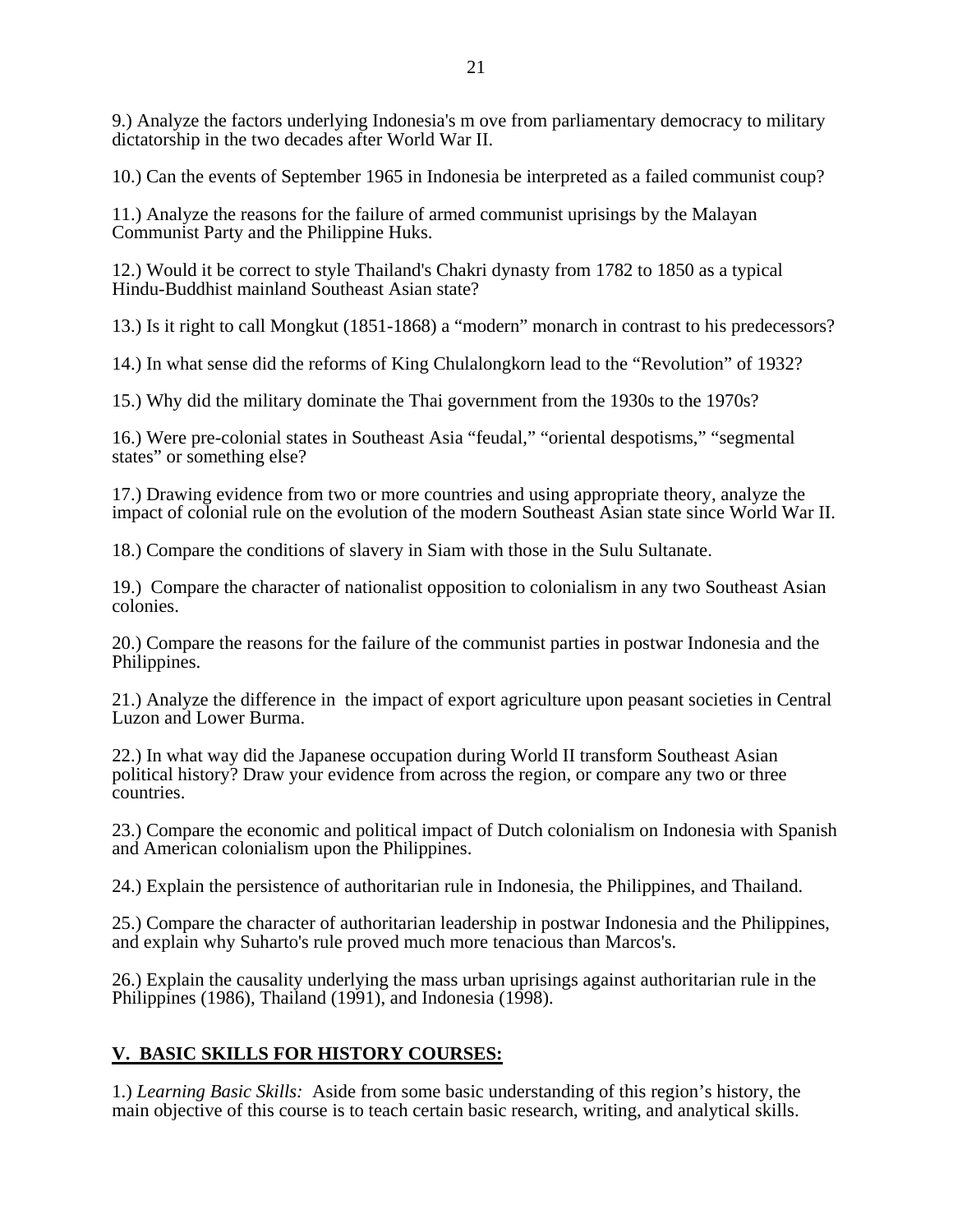In lectures and discussion sections, we will try to improve skills essential to success in most liberal arts courses.

a.) *Definitions:* Much of the conceptual content in liberal arts courses is encapsulated and conveyed through a limited number of basic terms that must be defined to be understood. Hence, we will seek to help you learn to identify such conceptual terms and define them.

b.) *Questions:* Most students approach the study of history as a pursuit of answers, while many professional historians often view their discipline as a search for better questions. This course will try to make students more aware of the nature and construction of historical questions. c.) *Reading:* Faced with a mass of information, students must learn to read both intensively and extensively-summarizing key theses and skimming a range

of sources for evidence.

d.) *Argument:* As you write, you must try to be self-conscious in the construction of your argument.

> 1.) *Thesis:* Define your question and form a thesis to answer it. 2.) *Evidence:* Learn the nature of appropriate evidence to defend your thesis.

3.) *Illustration:* Illustrate your evidence with specific examples appropriate in kind and quality to your thesis.

4.) *Correspondence:* Seek a close correspondence of thesis and evidence.

e.) *Comparison:* After learning to summarize individual arguments, students should learn to compare-both the theses of contradictory arguments and parallel historical cases.

### **VI. HOW TO WRITE A RESEARCH ESSAY**:

#### 1.) *Prose:*

a.) Procedure:

1.) By hand write out an outline of about 2 pages for a 10 to 15 page essay. Each projected paragraph in the essay should be a line in your outline.

2.) Write a first draft. If using a personal computer, there is a very real possibility that it will read like a long, chatty letter home, not a major research essay.

3.) Reading aloud to yourself, if necessary, edit the prose and produce a second draft.

b.) Sentences:

1.) Each sentence should be a complete sentence with subject, verb, and direct object.

2.) Vary your sentences to include short periodic sentences; simple compound sentences; compound sentences with clauses in apposition; and longer sentences communicating detail.

c.) Paragraphs:

1.) Start your paragraph with "topic sentence"--that is, a periodic or compound sentence stating the basic message of this particular paragraph. 2.) Varying your sentence structure, elaborate and expand this theme into a fully developed paragraph.

3.) Within the paragraph, try to link your sentences so that they flow from one to another.

4.) Paragraphs should not be too long. If you need a crude guide, have 3 to a page, or 8 to 10 typed lines each.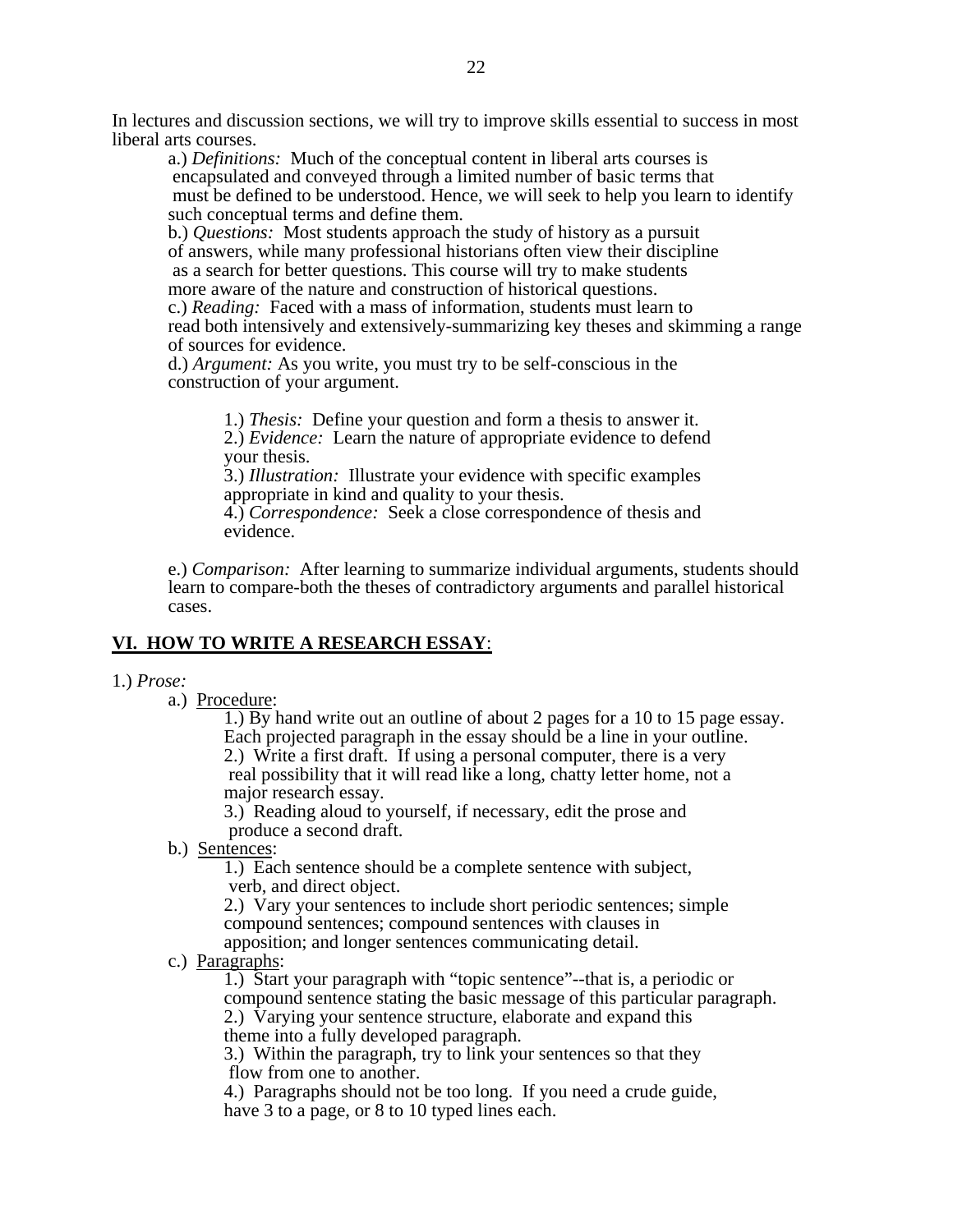d.) Aspire to style:

1.) There is a music--with melody and rhythm--to your writing. Sensitize your mind's ear to the music of prose and try to make your own word music. Try to make your writing an expression of your inner voice.

2.) As in all forms of social discourse, there is an appropriate style for an academic essay.

a.) Use a formal voice-not ponderous, just formal.

b.) Avoid contractions (can't, didn't).

c.) Avoid colloquialisms.

3.) In short, adopt a tone or voice somewhere between the chatty colloquial and the ponderously formal.

2.) *Argument:* 

a.) Overall structure: Every scientific report, whether natural or social, has three basic elements--the problem/hypothesis, the evidence/argument, and the conclusion. To summarize very broadly, the introduction asks a question and poses a hypothesis, the argument arrays evidence to explore that hypothesis, and the conclusion reflects on the original hypothesis in light of the evidence presented.

 Of these three elements, the opening formulation of an hypothesis is, by far, the most difficult. In your opening paragraph, try to stand back from the dense mass of material you have read and articulate a thesis, which usually explains causality (why events occurred) or analyzes significance (the particular import of an event or a pattern of events). Then identify the factors, topics, or elements that you will explore to test your thesis. Ideally, these factors should serve as a broad outline of the topics that you will explore in the next section of your essay, the argument/evidence. Here are some further reflections on each of these sections:

1.) The Problem: In your introduction, state the problem clearly.

a.) If necessary, you should give your definition of any key terms that require a specific usage (e.g., "revolution.")

b.) In stating your problem, refer to the literature in the syllabus.

c.) A standard and often effective device is to identify two differing schools of thought about a single problem.

d.) Make sure you are examining the main point, not a minor side issue.

2.) The Evidence: In the middle part of your essay, you must present evidence—in logical order—to deal with the problem posed at the beginning of your essay. Be specific-give the reader brief narratives of an event, or provide some statistical evidence.

3.) The Conclusion: In the final page or two of your essay, reflect on the problem as stated in the introduction in light of the evidence you presented in the middle part of the essay. Stretch the data you present for clarity, but do not exaggerate or over-extend the usefulness of your data.

b.) Level of Argument: It is difficult to spell out in precise terms what I mean by "level of argument."

> 1.) To overstate the case, you should not deal with the question of "the impact of French colonialism in the Mekong Delta" by probing the problem of whether "the French made life in Vietnam happier for the natives." 2.) How do you define an appropriate question and level of analysis? Simple. You can sensitize yourself to the question by reading several sources with diverse viewpoints and approaches.

c.) Nature of History Questions: In courses such as this one, history involves the study of change in large-scale human communities, societies and nations, over time. Most history essays ask you to understand or explain two aspects of change—events